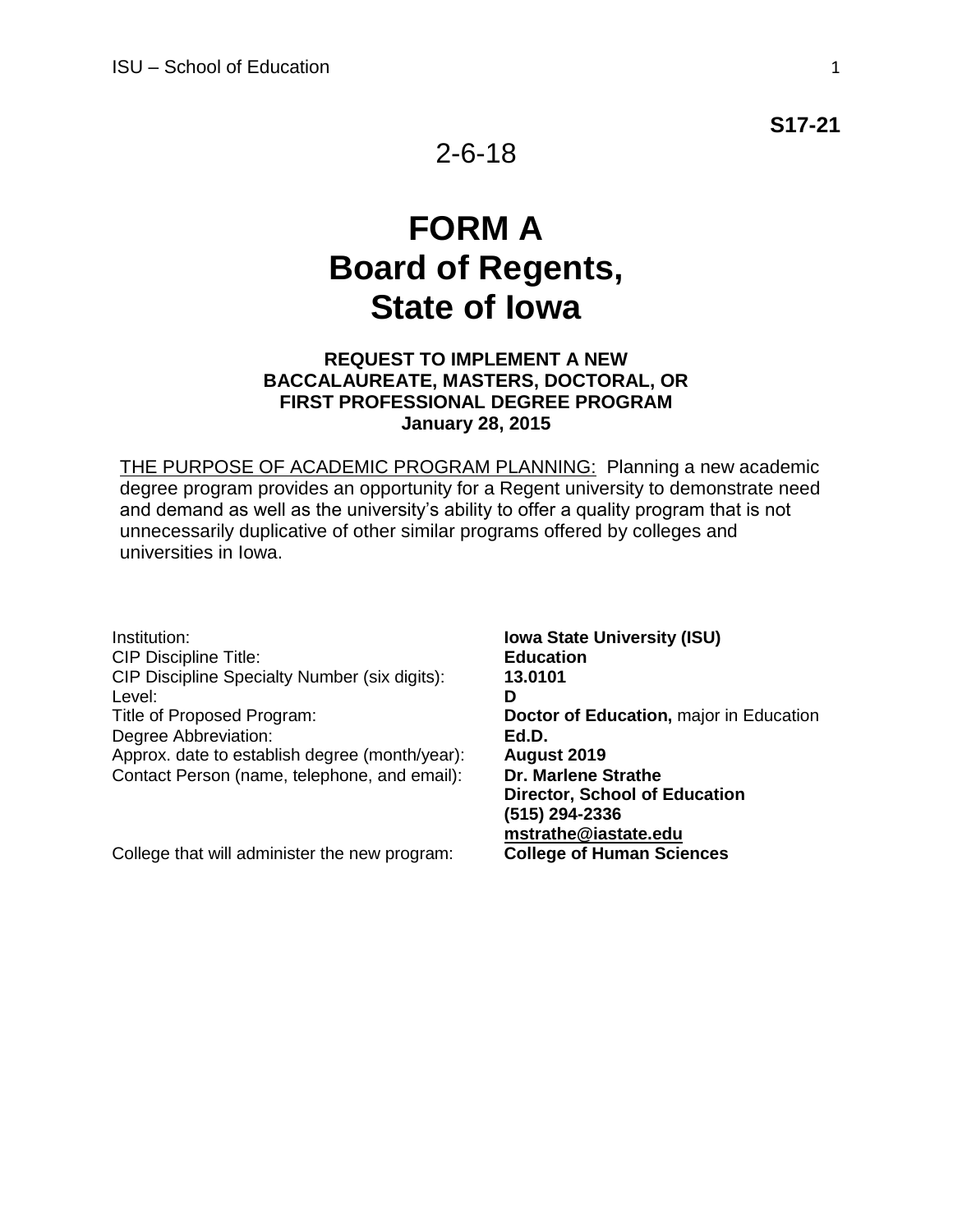**Please provide the following information (use additional pages as needed). Do not use acronyms without defining them.**

**1. Describe the proposed new degree program, including the following:**

#### **a. A brief description of the program. If this is currently being offered as a track, provide justification for a standalone program.**

Since 1869, when students first began coursework at what was then Iowa Agricultural College, the preparation of educators has been one way in which the University has fulfilled its land-grant mission to serve the people of Iowa. As the field of education developed over the course of the  $20<sup>th</sup>$  Century, educator preparation at Iowa State broadened from teacher education to the preparation of educational leaders. For this proposal, two developments are particularly noteworthy. First, in 1913, with the emergence of the modern school system and educational administration as a field of study, ISU began preparing school leaders, such as principals and superintendents. Second, in 1965, with the passage of the Merged Area Schools Act, which began the formation of the community college system in Iowa, ISU began to focus attention on the preparation of community college leaders.

In accordance with the land-grant mission of the University to serve the people of Iowa and our mirrored historical commitment to the field of education and the preparation of P-20 (pre-school through college) systems-level leaders in the State of Iowa, ISU's School of Education is requesting permission to grant a Doctor of Education degree (Ed.D.) with a major in Education.

The School of Education currently offers a Doctor of Philosophy (Ph.D.) with a major in Education. Because the Ph.D. and the Ed.D. offer preparation for different professional expertise, it is the norm for schools of education to offer both degrees. This is the case with seven of ISU's ten designated peer institutions (UC Davis, U of Illinois-Urbana-Champaign, Michigan State, North Carolina State, Ohio State, Penn State, and Texas A&M) and the case with the large majority of ISU's peers in the American Association of Universities (AAU) that offer a Ph.D. in education, including top ranked public graduate schools of education (e.g., UCLA, UT-Austin, U of Virginia, and U of Washington) and top ranked private graduate schools of education (e.g., Columbia, Harvard, Johns Hopkins, and Vanderbilt). The appendix includes a table with the features of several established programs to provide a context for this proposal.

The Ph.D. prepares educational researchers who conduct methodologically rigorous scholarship that significantly contributes to knowledge in the field of education. By comparison, while preparing students to engage in educational research, an Ed.D. primarily prepares educational leaders (known in the field of Education as "scholarly practitioners") who can apply scholarly research to problems of practice in local, state, and national settings. The Ph.D. is a research doctorate that prepares students for careers in educational research. The Ed.D. is a professional doctorate that prepares students for leadership in educational systems. Thus, while the Ph.D. prepares students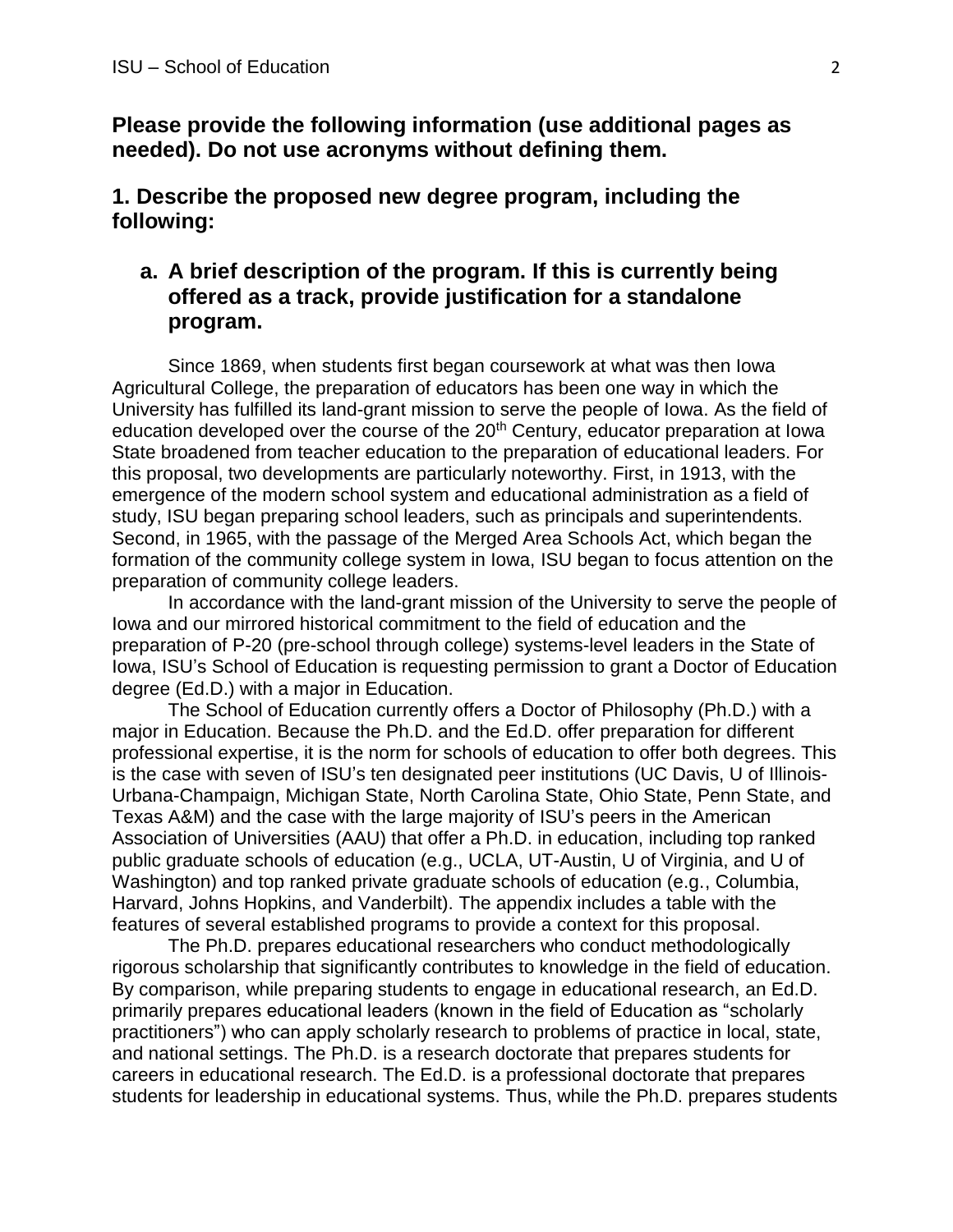to take positions as faculty in colleges and universities and as professional researchers in a variety of private and government settings, the Ed.D. prepares students to work as leaders in school districts, community colleges, in state departments of education, in Area Education Agencies, and a variety of other educational and youth development agencies.

The School of Education envisions an Ed.D. that produces transformational, equity-focused leaders for education systems across the P-20 continuum. The program will be cohort-based, three-years in length (including two summers; total of eight semesters), and culminate in a dissertation demonstrating the use of critical inquiry to address a complex problem of practice. The program will also offer a select number of professional tracks (e.g., Community College Leadership and P-12 Systems-Level Leadership). All students, regardless of track, will take a core curriculum that develops student understanding of the scope, substance, and inter-relationship of the P-20 schooling continuum. The cohort model aims to stimulate a shared learning experience among students, fostering the development of professional networks and encouraging dialogue among emerging leaders across the educational system. To best meet the needs of working professionals, the program will be delivered in hybrid formats that mix face-to-face learning with videostreaming and online delivery methods.

As discussed in 1c., if approved, the proposed program will replace two currently existing options within the SOE: a PhD emphasis in Community College Leadership (all day Thursday/Friday delivery format), and a Certificate of Advanced Study (30 credit graduate certificate) aligned with Iowa Superintendent endorsement requirements. Because the Ed.D. will replace currently existing options, no additional resources are needed.

#### **b. A statement of academic objectives.**

The Ed.D. is guided by six principles identified by the Carnegie Project on the Education Doctorate (CPED), a national consortium of over 80 colleges and schools of education in the United States, including three of ISU's designated peer institutions (Michigan State, North Carolina State, and Texas A&M), four additional AAU public land-grant peers (U of Florida, U of Maryland, U of Missouri, and Rutgers) and the U of Northern Iowa. The six principles establish that the Ed.D.:

- Is framed around questions of equity, ethics, and social justice to bring about solutions to complex problems of practice.
- Prepares leaders who can construct and apply knowledge to make a positive difference in the lives of individuals, families, organizations, and communities.
- Provides opportunities for candidates to develop and demonstrate collaboration and communication skills to work with diverse communities and to build partnerships.
- Provides field-based opportunities to analyze problems of practice and use multiple frames to develop meaningful solutions.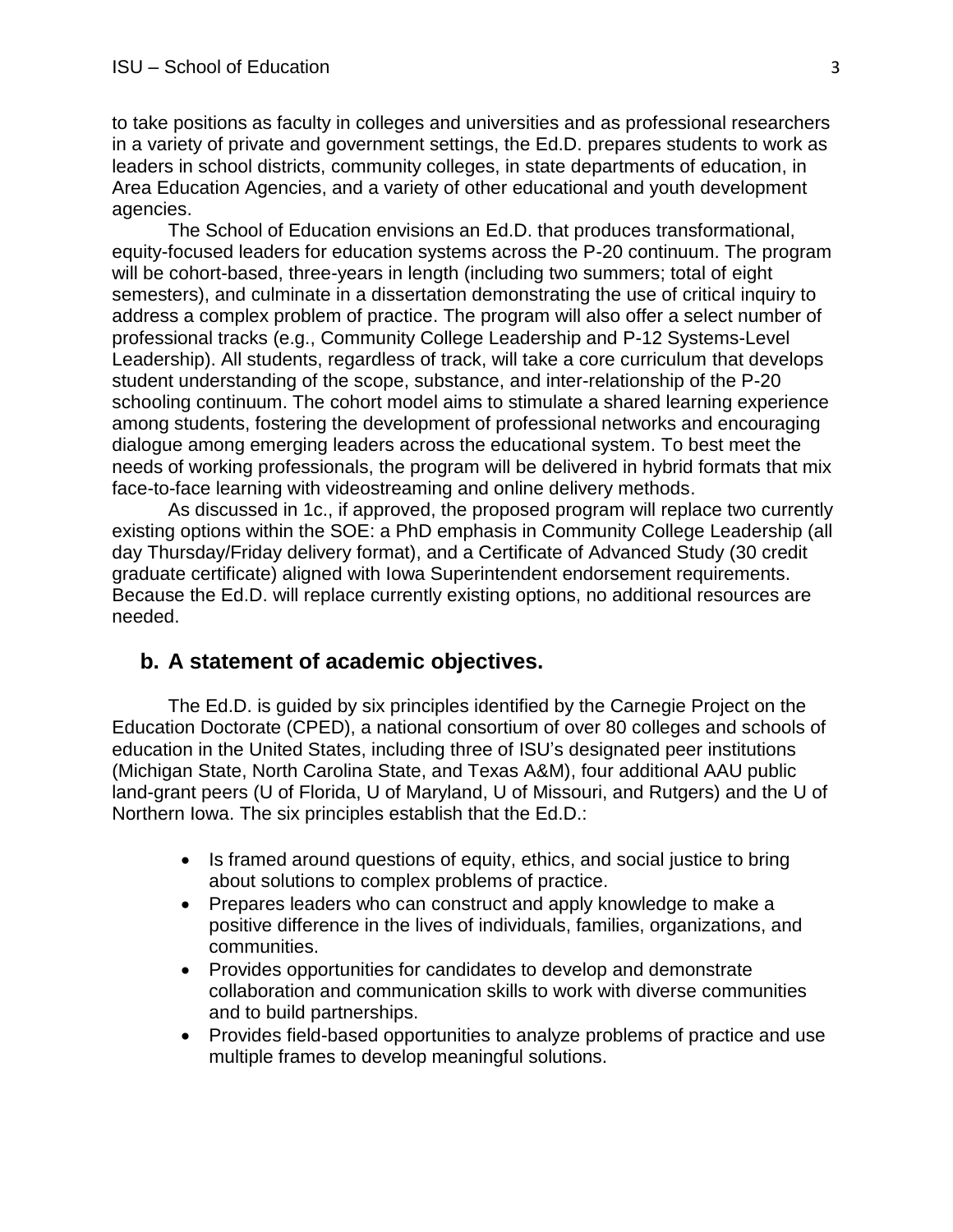- Is grounded in and develops a professional knowledge base that integrates both practical and research knowledge, that links theory with systemic and systematic inquiry.
- Emphasizes the generation, transformation, and use of professional knowledge and practice.

These principles underpin our academic objectives. Students who complete the Ed.D. will demonstrate an ability to:

- Identify and address issues of equity, ethics, and social justice central to bringing about solutions to complex problems of practice.
- Construct and apply knowledge to make a positive difference in the lives of individuals, families, organizations, and communities.
- Collaborate, communicate, and build partnerships with diverse communities.
- Analyze problems of practice and use multiple frames to develop meaningful solutions.
- Integrate both practical and research knowledge, that links theory with systemic and systematic inquiry.
- Use professional knowledge and practice in the generation of solutions and transformation of educational institutions.

In addition to these broad academic objectives, because the Ed.D. is designed to prepare scholarly practitioners for professional practice in specific types of educational systems (e.g., community colleges and P-12 school systems) the degree program also aligns with leadership competency standards established by national organizations, including the American Association of Community Colleges (AACC), American Council on Education (ACE), and the University Council for Educational Administration (UCEA) and with state certification standards for P-12 systems-level leaders. Students will thus gain advanced knowledge and skills in core areas, including:

- Administrative and Organizational Leadership
- Budget and Financing
- Cultural Diversity and Inclusion
- Public Policy Analysis
- Theories of Learning and Student Development.

A scope and sequence of the core curriculum is attached as an appendix.

### **c. What the need for the program is and how the need for the program was determined.**

Iowa State University has been preparing P-12 systems-level leaders, such as superintendents, since the emergence of the modern school system in the early 20<sup>th</sup> century, and preparing community college leaders since the formation of the community college system in Iowa began with the passage of the Merged Area Schools Act in 1965.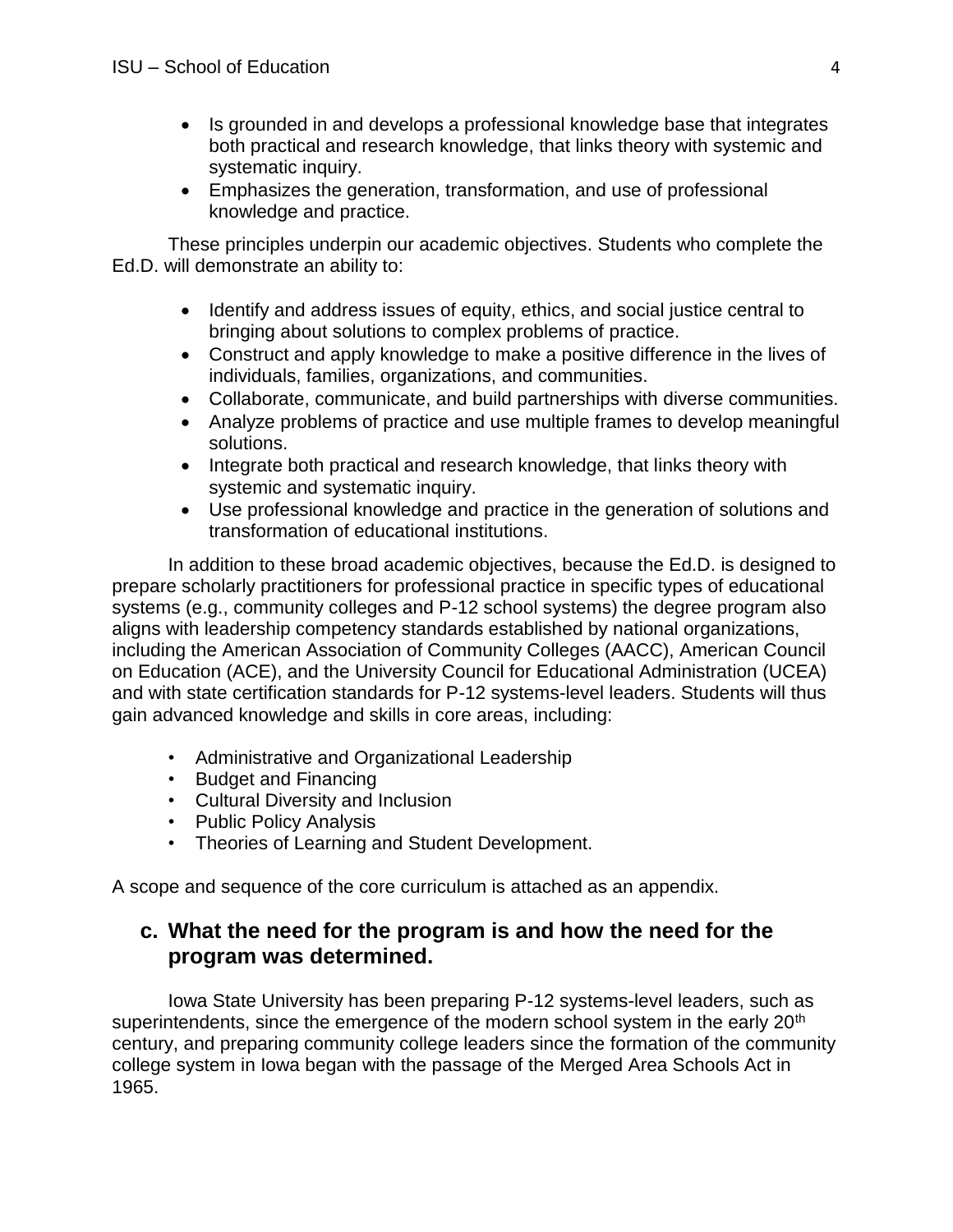The School of Education currently prepares students for P-12 systems-level leadership in a graduate certificate program (Certificate of Advanced Study), and prepares community college leaders as an area of emphasis in the Ph.D. program with a major in Education. The community college program, which is the only one of its kind in the state, is widely recognized as a national leader. The program also assumes a leadership role in the preparation of community college leaders in Iowa through the initiation and administration of, since 1989, the Leadership Institute for a New Century (LINC), which has had a significant influence in preparing women and people of color for leadership in community colleges, and through the initiation and administration of, since 1995, the Community College Leadership Initiative Consortium (CLIC), which focuses on the development of mid-and-upper-level community college administrators. Both initiatives were led by School of Education Professor Emeritus Larry Ebbers, a leading figure in community college leadership in the state and nationally.

The School of Education is proud of the P-12 systems-level and community college leadership programs. Graduates of these programs and connected initiatives have assumed numerous leadership positions in the state. For example, several ISU alums currently serve as superintendents in Iowa and 11 of the 15 current presidents of community colleges in Iowa are former ISU students.

Yet, to better meet the needs of students and the institutions and communities they will eventually serve, we believe it is time to reexamine our programs. We undertook an extensive program review, including studying the scholarly literature on P-20 educational leadership to determine best practices in program design and leadership preparation. We found that there is general agreement in the field of education (and amongst our peer institutions) that a well-designed Ed.D. is the best way to prepare scholarly practitioners for leadership positions in P-20 educational systems. This is because the Ed.D., unlike the Ph.D., is specifically designed to prepare scholarly practitioners, and unlike stand-alone certificate programs, the Ed.D. offers the appropriate course of study and degree standing that such rigorous preparation demands. The creation of an Ed.D. would thus enable the School of Education to follow best program practices in the field and enable us to meet the needs of students and the institutions and communities they will serve.

Iowa State has been preparing students for P-12 systems-level leadership and community college leadership for decades. We view the creation of an Ed.D. as a more appropriate degree program for scholarly practitioners and continuation of the University's historical commitment to the preparation of educational leaders. This noted, we want to make clear that there is a significant need in Iowa for the continued preparation of P-12 systems-level leaders and community college leaders. We also want to note the need to prepare all educational leaders, including P-12 and community college leaders, with a broad grounding in the P-20 continuum. Below we briefly discuss these specific needs.

#### **P-12 Systems-Level Leadership**

At the P-12 systems-level, the most recent data reported by the State of Iowa (2016-2017), indicates that there are 272 full-time superintendents in the state. Of these, 186 (or 68%) have 20 or more years of experience. Retirements are imminent. There is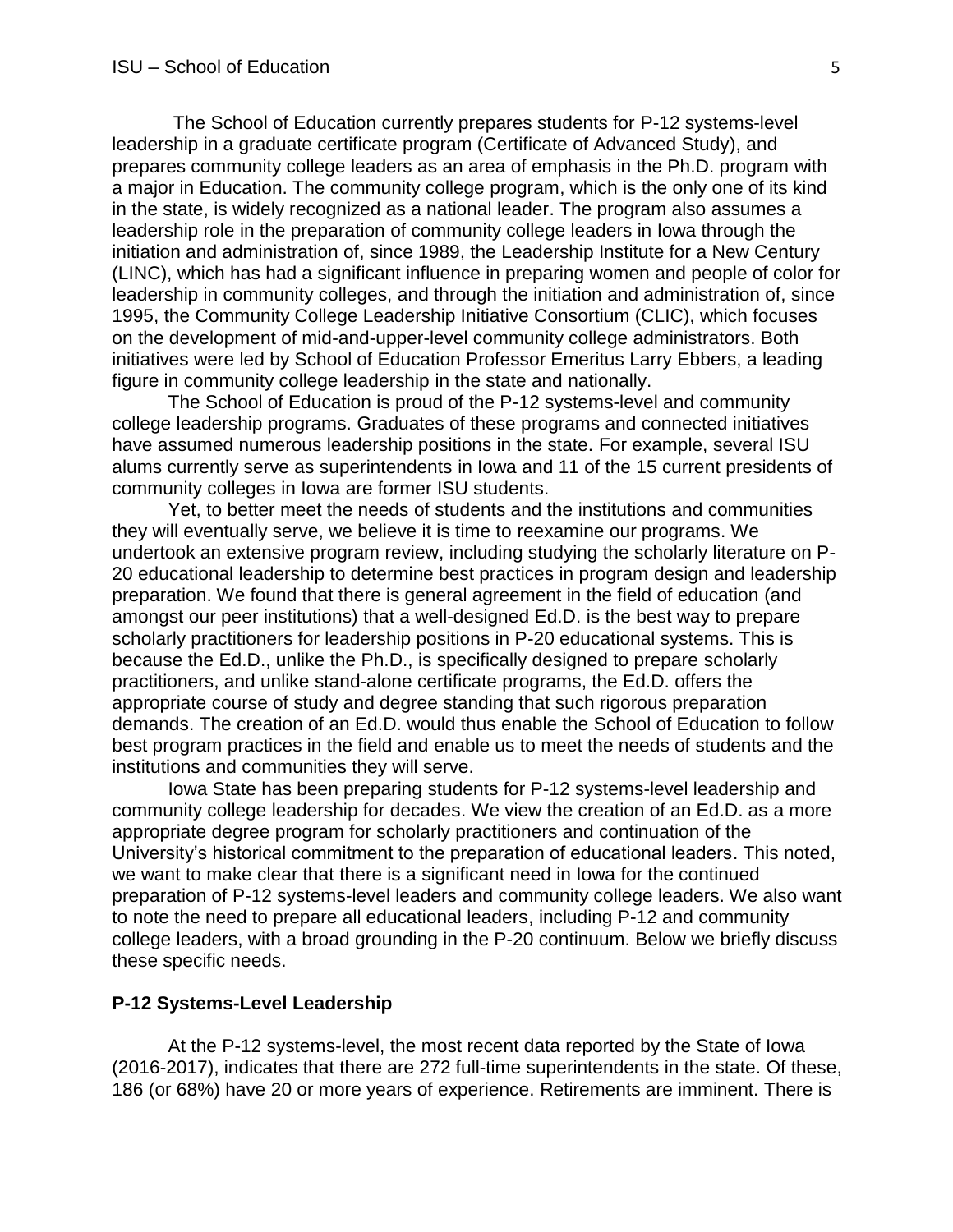thus an understandable concern amongst state educational leaders about the ability to fill these positions with highly qualified candidates. In addition to preparing educational leaders for the position of superintendent, a systems-level program will prepare leaders for other positions, such as associate superintendents, various district-level central office positions, and as administrators in AEAs and the Iowa Department of Education. These positions are numerous across the state and consistently in need of high quality staffing.

Given the demand in the state, it should be clear that the State of Iowa continues to require multiple programs to meet the systems-level staffing needs across the state. Each Regents institution (ISU, UNI, and UI), as well as Drake University, will thus need to continue to produce high-quality leaders. Based on a close study of the Carnegie Project on the Education Doctorate and scholarly literature on P-12 leadership (e.g., Peterson, 2017; Perry, 2016; *Planning and Changing*, 2013), we believe that an Ed.D. will enable Iowa State to continue to best prepare the high-quality leaders the state deserves and demands.

#### **Community College Leadership**

At the community college level, there is a significant need to continue preparing community college leaders in the state and nationally. Iowa State is not only the one program in the state specifically designed to prepare community college leaders, but it is one of only a few doctoral programs in the nation focused on community college leadership (Strom, Sanchez, & Downey-Schilling, 2011). This shortage of doctorate programs for community college leaders is troublesome because many current leaders are nearing retirement, and there is not a strong pipeline of available leaders to fill the vacancies (Strom et al., 2011). As Christopher Duree, now President of Iowa Valley Community College, found in his 2007 dissertation completed at Iowa State, 91% of 451 national community college presidents surveyed in his study were aged 50 or older. Now, a decade later, the youngest of those participants are approaching retirement age.

The State of Iowa has long valued community colleges, which serve a distinct purpose in higher education. For instance, community colleges offer certifications and associate's degrees that are not available at baccalaureate institutions. These credentials are of vital significance in the workforce. And significantly, there is a dramatic shortage of workers to fill positions that require these credentials both in Iowa and in the nation (Carnevale, Smith, Gulish, & Hanson, 2015; Central Iowa Works, 2017; Eathington & Swenson, 2015; Fehrenback, 2014; Iowa Workforce Development, 2015). Moreover, community colleges, because of their localized nature, can respond to these and other critical issues in ways that larger, four-year institutions are not able to do alone.

Community colleges thus remain vital to the health of the state and nation. As such, it is imperative that institutions, such as Iowa State, continue to prepare community college leaders, especially ones who can respond to a range of rapid economic, social, and cultural changes. This is one reason why scholars, such as ISUassociated scholars McNair, Duree, and Ebbers (2011), argue that we need programs particularly designed to prepare community college leaders, from mid-level administration to the community college president.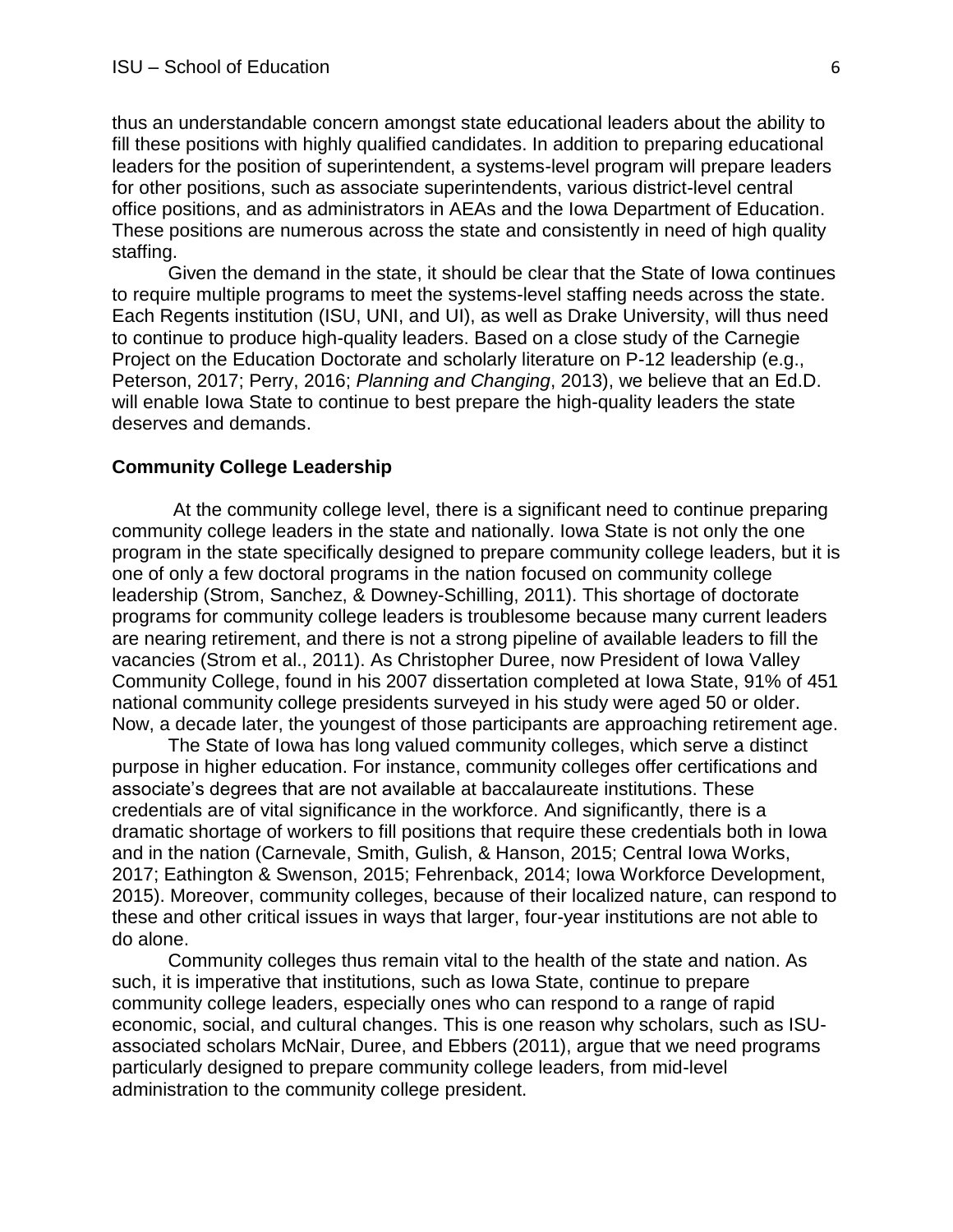#### **P-20 Leadership**

In addition to a continued need to prepare P-12 systems-level leaders and community college leaders, the unique P-20 framing of the program addresses a need to prepare educational leaders to understand the complexity of the P-20 continuum. Nowhere is this complexity more evident than in state and federal educational policy, which is increasingly crafted through the lens of a P-20 system (e.g., Chamberlin & Plucker, 2008; Rippner, 2016, Rippner, 2017; Walsh, 2009). Leaders at all levels of the P-20 continuum must thus have the awareness, understanding, and necessary skills to navigate educational institutions in a P-20 educational landscape that is increasingly organizationally, financially, and politically interlocking and complex.

#### **d. The relationship of the proposed new program to the institutional mission and how the program fits into the institution's and college's strategic plan.**

Land-grant institutions were founded with the purpose of preparing practicallyoriented professionals to serve the needs of local and state communities. As Iowa's land-grant university, Iowa State is committed to and guided by this applied mission.

The School of Education at Iowa State University is grounded in the larger mission of Iowa State. The School is "committed to engaging in rigorous and socially meaningful research, preparing leaders and practitioners across the P-20 continuum that support rich and equitable learning opportunities for all students, and supporting public education as a cornerstone of a healthy, vibrant, and just society. We strive to be a national leader in educational theory, policy, and practice, and to honor the land-grant tradition and the broader mission of the university to serve the people of Iowa."

The School of Education views the preparation of P-20 educational leaders as a part of its institutional responsibility as the school of education at the state's land-grant university. The creation of an Ed.D. to prepare scholarly practitioners for leadership in P-20 educational systems will best enable the SOE to meet this responsibility.

#### **e. The relationship of the new program to other existing programs at the institution; describe how the proposed program will enhance other programs at the university. Will the proposed program duplicate existing programs at the university?**

As discussed in 1.c., existing programs in community college leadership (currently offered as an area of emphasis in the Ph.D. program) and P-12 systems-level certification (currently offered as a graduate certificate), will become tracks in the Ed.D. The new degree will provide a learning context specifically designed for the professional needs of students in these programs, including time to degree (three years for the Ed.D. in contrast to four to six for the Ph.D.) and delivery format (Ph.D. is predominantly on-campus; Ed.D. will be delivered using hybrid formats.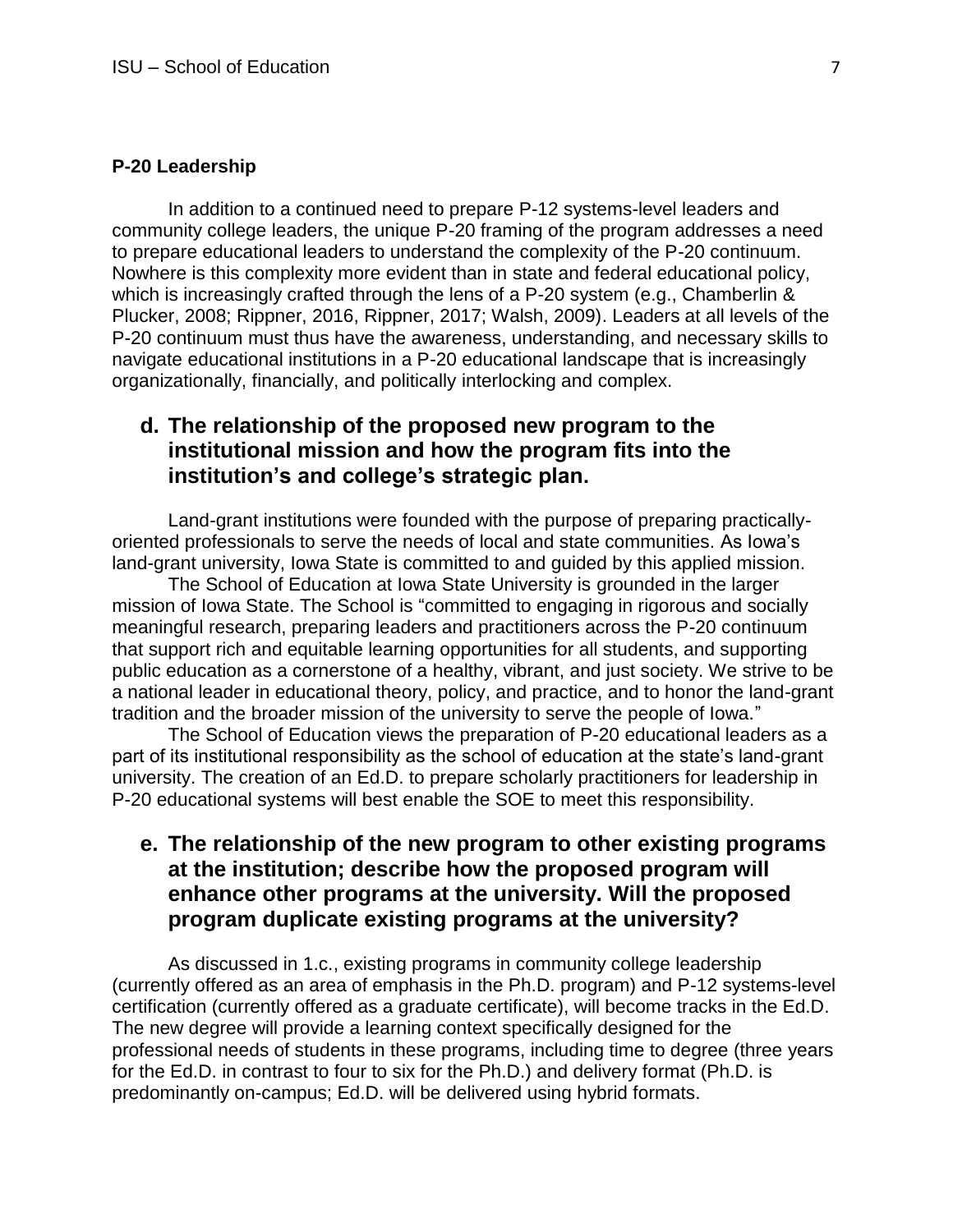#### f. **The relationship of the proposed new program to existing programs at other colleges and universities in Iowa, including how the proposed program is different or has a different emphasis than the existing programs.**

Doctor of Education (Ed.D.) degrees are currently offered at the University of Northern Iowa and Drake University. The University of Iowa does not currently offer an Ed.D. Available areas of emphasis at UNI include: Applied Health, Recreation, and Community Services; Curriculum and Instruction; and, Educational Leadership. Drake offers two areas of emphasis: Leadership (broadly defined across education, government, business, healthcare, and legal and human services) and Educational Administration with Superintendent Licensure.

The Ed.D. in the School of Education will be unique in its P-20 framing and program design. No other institution in Iowa takes an approach that explicitly and intentionally grounds educational leadership preparation in P-12 and post-secondary settings, such as community colleges, in an understanding of the social foundations of the P-20 continuum.

In terms of duplication of offerings, no other institution in the state offers an Ed.D. with a track in Community College Leadership. This will be a unique feature of the Ed.D. at Iowa State. Furthermore, as noted in 1.c., the state needs multiple P-12 systems-level preparation programs in order to meet state staffing needs. UNI, Drake, Iowa (which offers superintendent certification but not an Ed.D) and ISU must all remain active in systems-level preparation. An Ed.D. at ISU will give students one more option to choose from for such preparation.

#### **g. Special features or conditions that make the institution a desirable, unique, or appropriate place to initiate such a degree program.**

Land-grant institutions were founded with the purpose of preparing practicallyoriented professionals to serve the needs of local and state communities. As Iowa's land-grant university, Iowa State is committed to and guided by this applied mission. The School of Education at Iowa State is thus uniquely suited for an Ed.D.

Additionally, no other institution in Iowa offers an Ed.D. with a focus in Community College Leadership. Iowa State is a particularly appropriate place to offer an Ed.D. with a focus in Community College Leadership because it has an established national reputation, core elements of a curriculum already in place, and tenured/tenuretrack faculty with expertise in community colleges.

#### **h. Are the university's personnel, facilities, and equipment adequate to establish and maintain a high quality program?**

Current personnel, facilities, and equipment are in place to establish and maintain a high quality Ed.D. program. Because the Ed.D. will focus on the preparation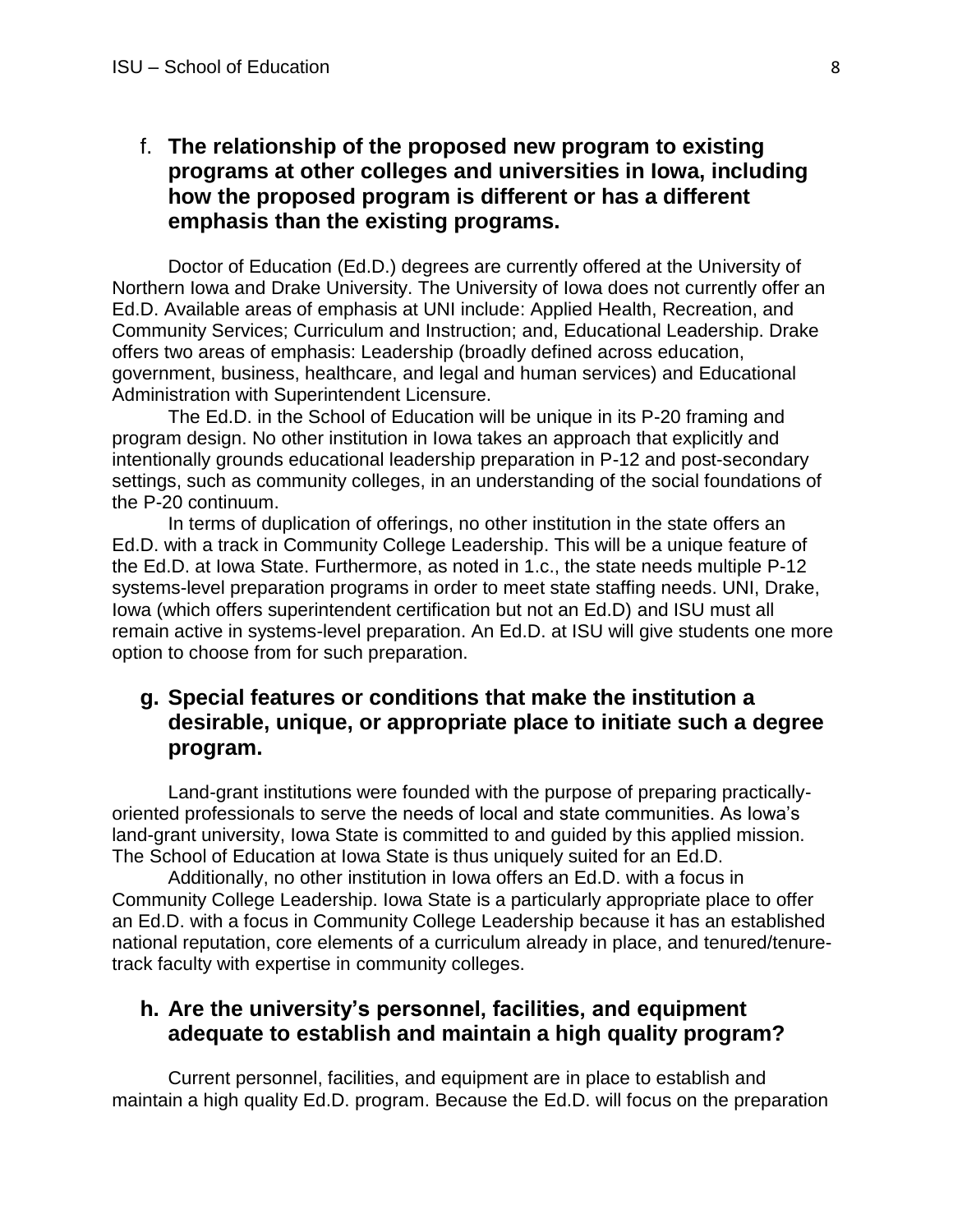of scholarly practitioners as opposed to the Ph.D. program, which focuses on the preparation of educational researchers, the new degree will better enable Iowa State to meet the needs of students and the institutions and communities they will serve as P-20 educational leaders. Furthermore, the Ed.D. hybrid delivery format will be designed for working professionals who are pursuing career goals related to community college leadership and P-12 systems-level leadership. We expect a large majority of students will find the proposed Ed.D. better suited to their needs. No additional resources will be required of the proposed program.

#### **i. How does student demand for the proposed program justify its development?**

There is student demand in both community college leadership and P-12 systems-level leadership.

In 2007, Iowa State started a new graduate certification program leading to certification as a superintendent in Iowa (CAS: Certificate of Advanced Studies). Since 2007, ISU has had 7 cohorts, each running for two years. In total, 63 students have been enrolled in these cohorts with 8 enrolled in the current cohort, which is scheduled to graduate in Summer 2018. Alums of the program have assumed positions as superintendents, central office administrators, administrators in AEAs and other positions. In addition to historical interest, there is current interest, most recently evidenced by numerous inquiries at the 2017 School Administrators of Iowa conference. Furthermore, based on student feedback, the job market, and the direction of the field, we believe that many students will be more interested in ISUs program if it is degree granting (especially doctoral degree-granting) as opposed to just a certificate program. We believe that an Ed.D. track in P-12 systems-level leadership will easily be able to sustain 10-12 new students every two years.

Recent enrollments indicate student interest and enrollment for this program. Table 1 provides recent data by fiscal year (including fall, spring, and summer sessions) showing the number of students admitted the number of those who enrolled, and the number who completed the program.

| Year                       | Admitted       | Began   | Total in             | Graduated/ |
|----------------------------|----------------|---------|----------------------|------------|
|                            |                | program | program <sup>+</sup> | Completed  |
| <b>Community College</b>   |                |         |                      |            |
| 2012-13*                   | $\overline{2}$ |         | 79                   | 21         |
| 2013-14                    | 20             | 15      | 88                   | 16         |
| 2014-15                    | 17             | 13      | 70                   | 12         |
| 2015-16                    | 6              | 4       | 65                   | 9          |
| 2016-17                    | 8              | 6       | 47                   | 20         |
| <b>CAS: Superintendent</b> |                |         |                      |            |
| 2012-13*                   | ∩              | ⋂       | 18                   | 8          |
| 2013-14                    | 8              | 6       | 6                    |            |
| 2014-15                    | U              |         | 5                    |            |
| 2015-16                    | 9              | 9       | 14                   | 5          |

Table 1. Data for past five years in existing programs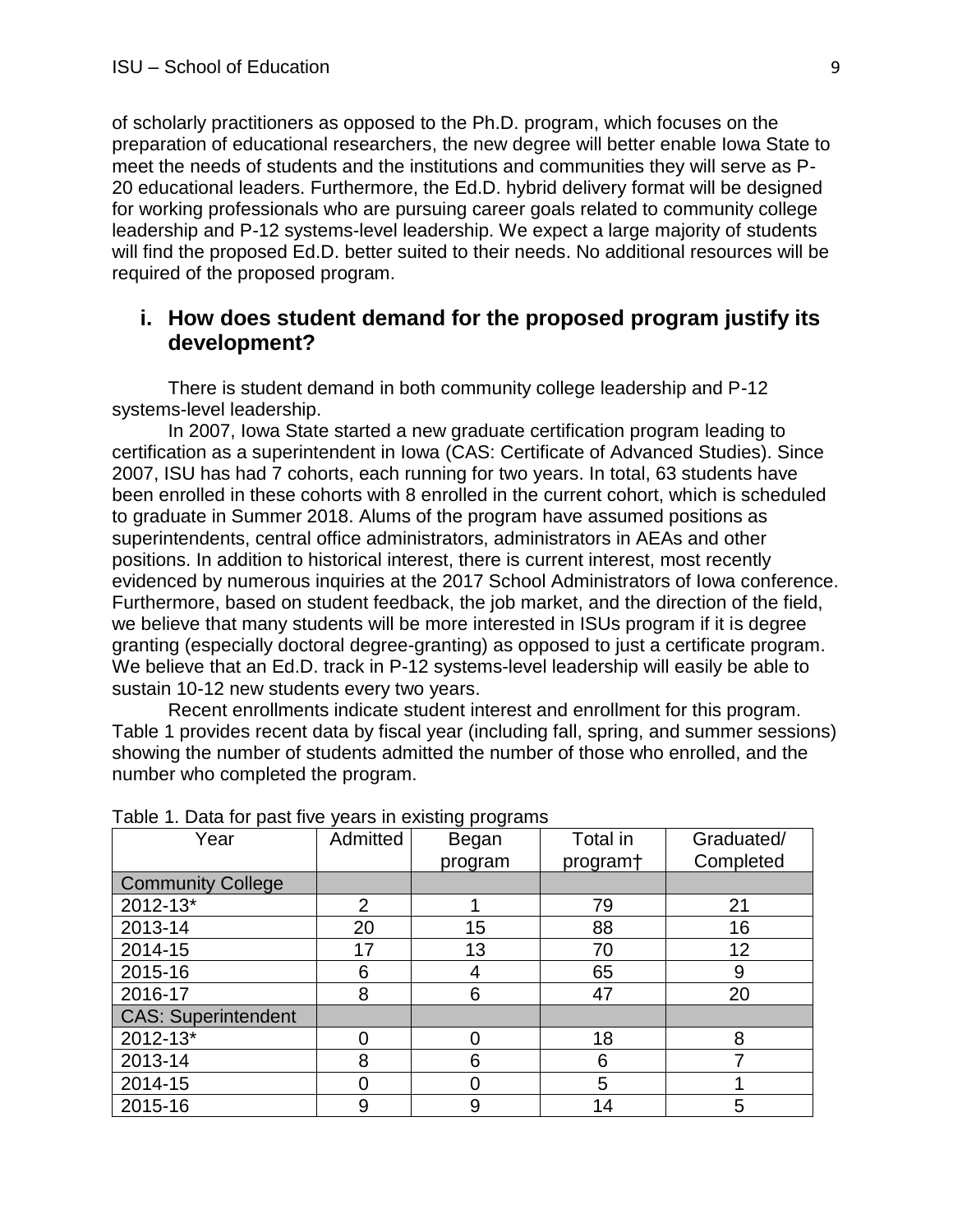| t Total in program includes students in SOE records; not all may have heap registered |  |  |
|---------------------------------------------------------------------------------------|--|--|

† Total in program includes students in SOE records; not all may have been registered each semester. Records through 13-14 included students who were inactive (had not enrolled for the past two years). \* No data available for F12.

**2. Describe the state and/or national workforce need and/or demand for graduates of the proposed program currently and in the foreseeable future (provide documentation about the current sources of data used to estimate need and demand).** 

See section 1.c.

**3. List all other public and private institutions of higher education in Iowa currently operating programs similar to the proposed new degree program. (For comparison purposes, use a broad definitional framework, e.g., such identification should not be limited to programs with the same title, the same degree designation, having the same curriculum emphasis, or purporting to meet exactly the same needs as the proposed program.)** 

University of Northern Iowa Drake University

**If the same or similar program exists at another public or private institution of higher education in Iowa, respond to the following questions:**

**a. Could the other institution reasonably accommodate the need for the new program through expansion? Describe collaboration efforts with other institutions.**

Given the impending demand for school leaders, we believe that multiple programs for P-12 systems-level leaders are needed to meet statewide staffing needs. The other programs do not have expertise in community college leadership, so expanding their programs would require adding faculty with the expertise that is already in place at ISU.

### **b. With what representatives of these programs has there been consultation in developing the program proposal? Provide a summary of the response of each institution consulted.**

We have consulted with representatives of the University of Iowa, the University of Northern Iowa, and Drake University regarding this proposal.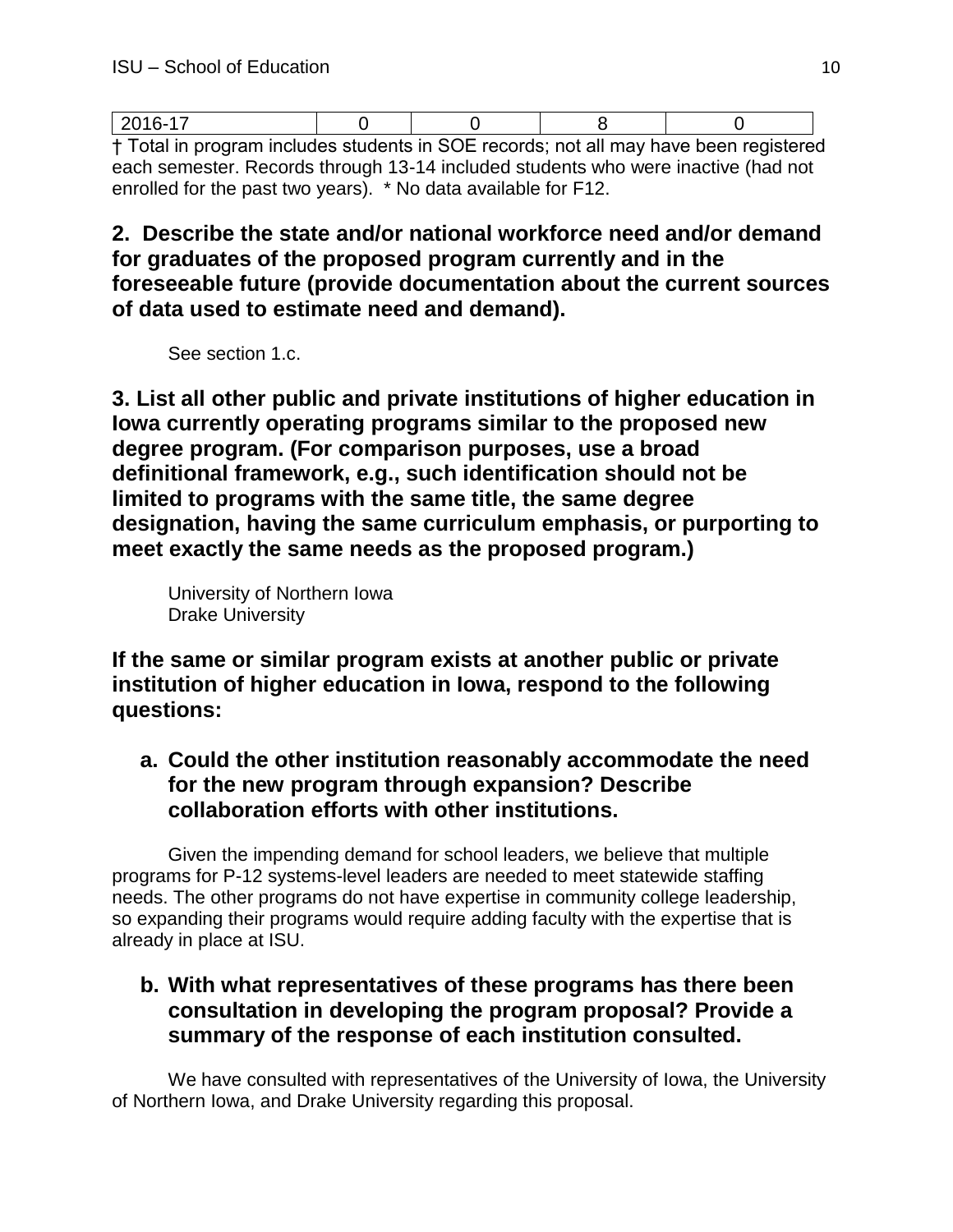On October 5, Dr. Sue Mattison, Provost at Drake University was contacted to request an opportunity to meet with the School of Education faculty at Drake to discuss the Ed.D. proposal. She later indicated that Drake viewed the program as in competition with Drake's program and declined further communication between the two institutions.

On October 25, we learned that the University of Iowa was also preparing an Ed.D proposal. We have since been in conversation with Dean Daniel Clay about our respective programs. His letter of strong support is attached.

In November, Dean Laura Jolly met with Dean Gaëtane Jean-Marie of the College of Education at the University of Northern Iowa to discuss our programs. We have attached Dean Jean-Marie's letter.

### **c. Has the possibility of an inter-institutional program or other cooperative effort been explored? What are the results of this study? (Consider not only the possibility of a formally established inter-institutional program, but also how special resources at other institutions might be used on a cooperative basis in implementing the proposed program solely at the requesting institution.)**

Given the concentration of faculty expertise in community college leadership at ISU, and the absence of such expertise at other institutions, we have not explored cooperative efforts related to the community college track. Data on P-12 systems leaders in Iowa support the need for continuing the existing programs at multiple institutions to meet current and expected demands for P-12 leaders.

### **d. Do other colleges in Iowa offer programs similar to the proposed program at comparable quality and cost?**

As noted earlier, there are no other similar programs with a P-20 focus at other institutions. See also 1.c. and 3.a.

### **e. Are letters of support included with the program proposal?**

Letters are appended from the University of Iowa and the University of Northern Iowa.

**4. Estimate the number of major and non-major students that are projected to be enrolled in the program during the first seven years of the program.** 

#### **a. Undergraduate**

Not applicable, this is a graduate program.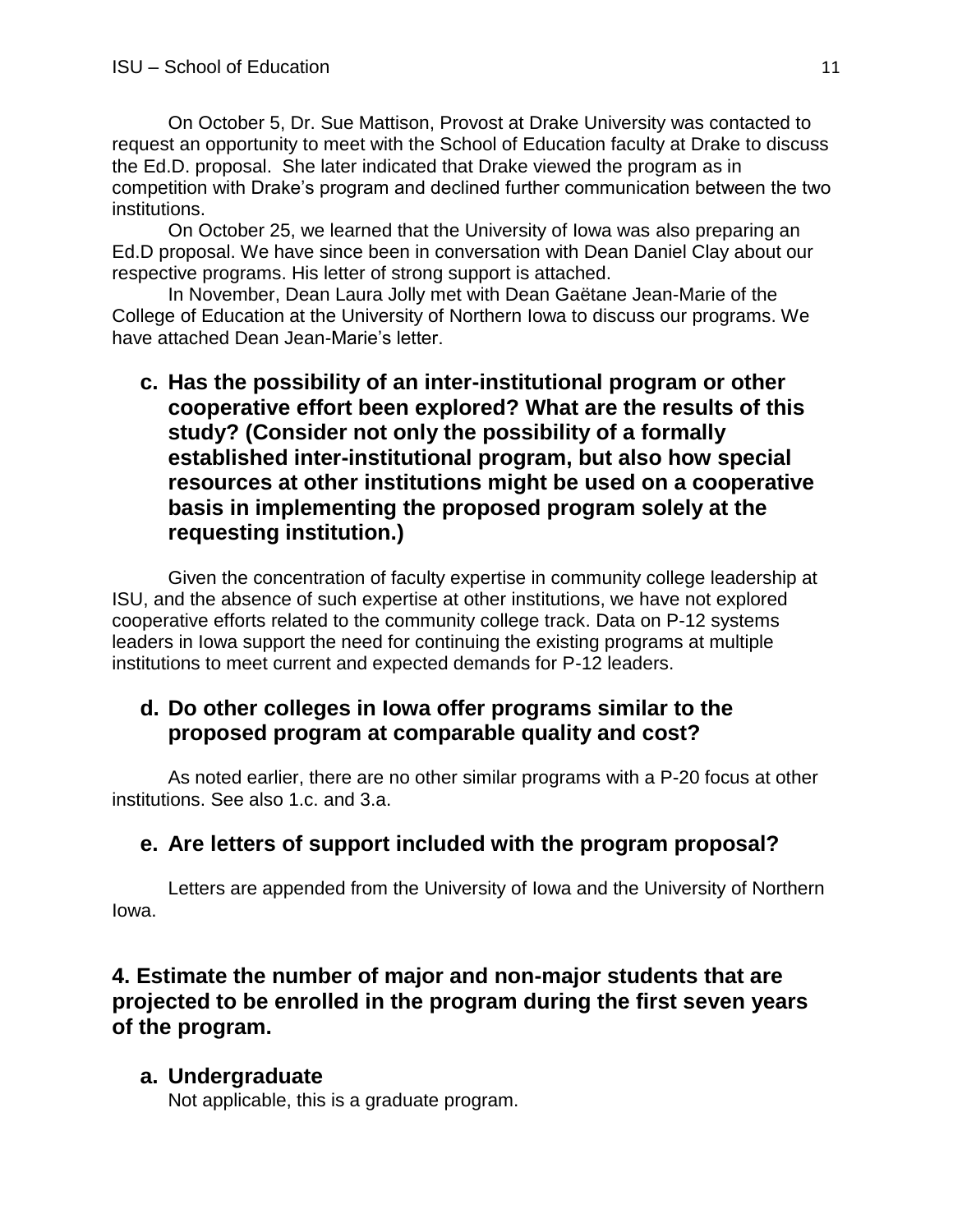### **b. Graduate**

We have examined past admissions to the alternative delivery format in the community college leadership program, which have ranged from 6 to 20. We have also examined past enrollment in the certificate program for P-12 systems-level leadership, which have similarly ranged in numbers. We expect to admit 20-24 students per Ed.D. cohort, with admissions occurring every other year and students completing the program in three years. Annual enrollment projections are presented in Table 2.

| <b>Graduate</b>   | Yr <sub>1</sub> | Vr ク   | Vr 2 | Yr<br>4 | Yr5 | Yr 6   | v. 7 |
|-------------------|-----------------|--------|------|---------|-----|--------|------|
| <b>Majors</b>     | $20 -$          | $20 -$ | 40-  | $20 -$  | 40- | $20 -$ | 40-  |
|                   | 24              | 24     | 48   | 24      | 48  | 24     | 48   |
| <b>Non-Majors</b> | O               |        |      |         |     |        |      |

Table 2. Projected enrollments in Ed.D. program

### **c. What are the anticipated sources of these students?**

We expect that the majority of the students who have chosen Iowa State's alternative delivery format PhD with a focus in community college leadership and the graduate certification program in P-12 systems-level leadership in the past are likely to be attracted to this program. Though the track in P-12 systems-level leadership will not be dependent on out-of-state students (see existing needs in Iowa noted in 1.c.), there is reason to believe that an Ed.D. will increase the attractiveness of the program to students in neighboring states that are looking for an Ed.D. in systems-level leadership. The community college leadership program already attracts students from out of state but we believe the improvements to the program will enhance the desirability of the Ed.D.

### **5. If there are plans to offer the program away from the campus, briefly describe these plans, including potential sites and possible methods of delivery instruction. Will off-campus delivery require additional HLC accreditation?**

There are no plans to offer the program away from campus. We currently anticipate continuing to use full-day on-campus class sessions in combination with videostreaming, virtual assignments, and online class activities between the on-campus sessions.

### **6. Has the proposed program been reviewed and approved by the appropriate campus committees and authorities?**

See attached FSCC Voting Record document.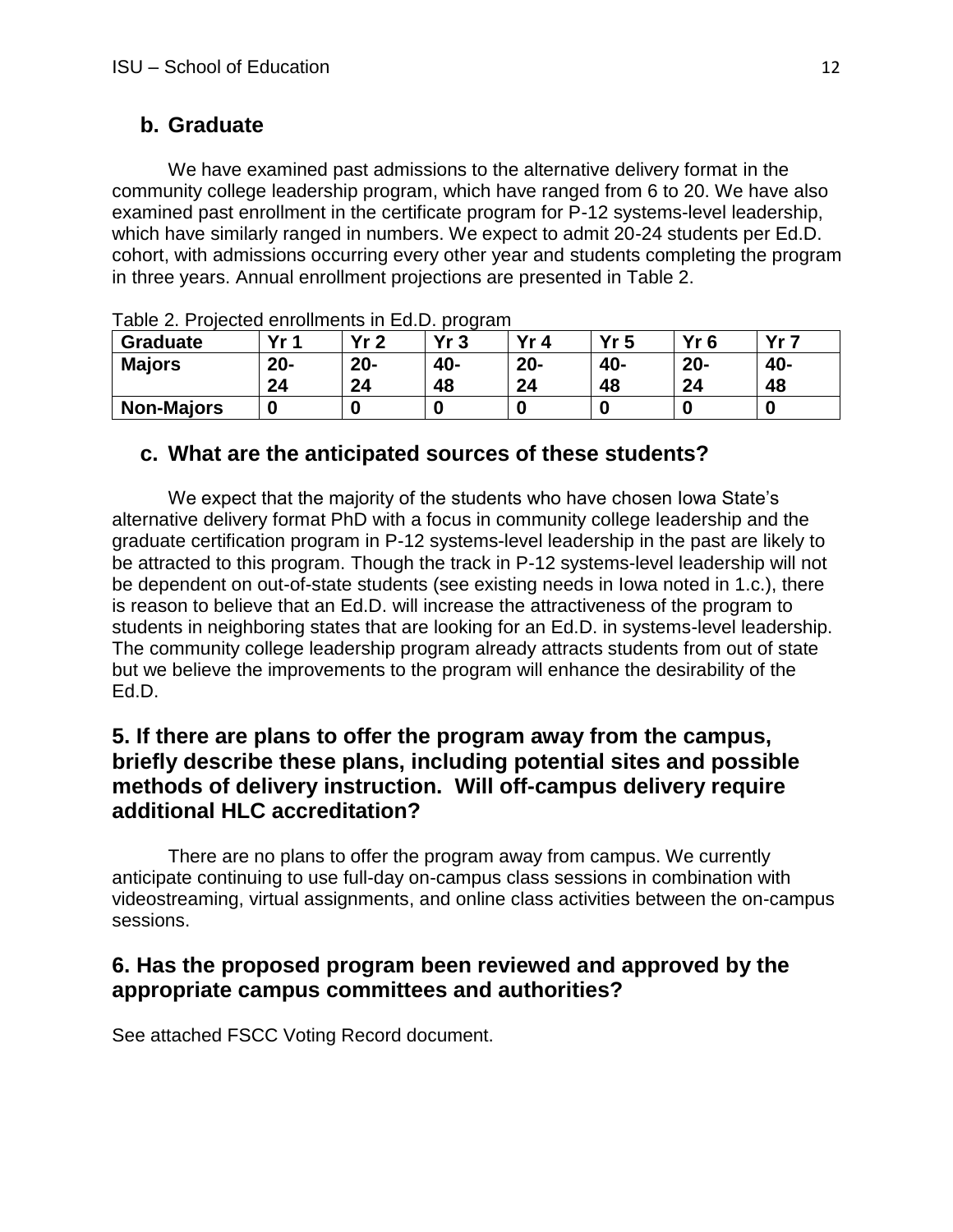### **7. List date the program proposal was submitted to the Iowa Coordinating Council for Post High School Education (ICCPHSE) and results of listserv review.**

Pending internal ISU approval.

#### **8. Will the proposed program apply for programmatic accreditation? When?**

N/A

### **9. Will articulation agreements be developed for the proposed program? With whom?**

N/A

### **10. Will there be opportunities for student internships?**

No.

### **11. Describe the faculty, facilities, and equipment that will be required for the proposed program.**

Ten faculty currently participate in the PhD emphasis in Community College Leadership and the Certificate of Advanced Study graduate certificate program leading to recommendation for a superintendent endorsement. The proposed new program will not require any new faculty lines; faculty currently teaching in the programs that will be replaced will reallocate their effort to the Ed.D. The proposed program will use existing facilitates (Lagomarcino Hall) and equipment (technology in classrooms). No new facilities or equipment will be required.

#### **12. From where will the financial resources for the proposed program come (list all that apply, e.g., department reallocation, college reallocation, grants, new to the university)?**

Financial resources for the program include portions of the salaries of the ten faculty who will be participating in the Ed.D. program. All of these faculty currently have a portion of their time allocated to supporting the Community College emphasis in the PhD program or the Certificate of Advanced Study superintendent program. Given the standard assignments of School of Education faculty (40% teaching, 40% research, 10% institutional service, 10% professional service), we used 25% of each faculty member's position for our estimate. This includes half of their teaching responsibilities (20%), as all are also involved in master's programs, and half of their institutional service (5%) to account for programmatic service (e.g., recruiting,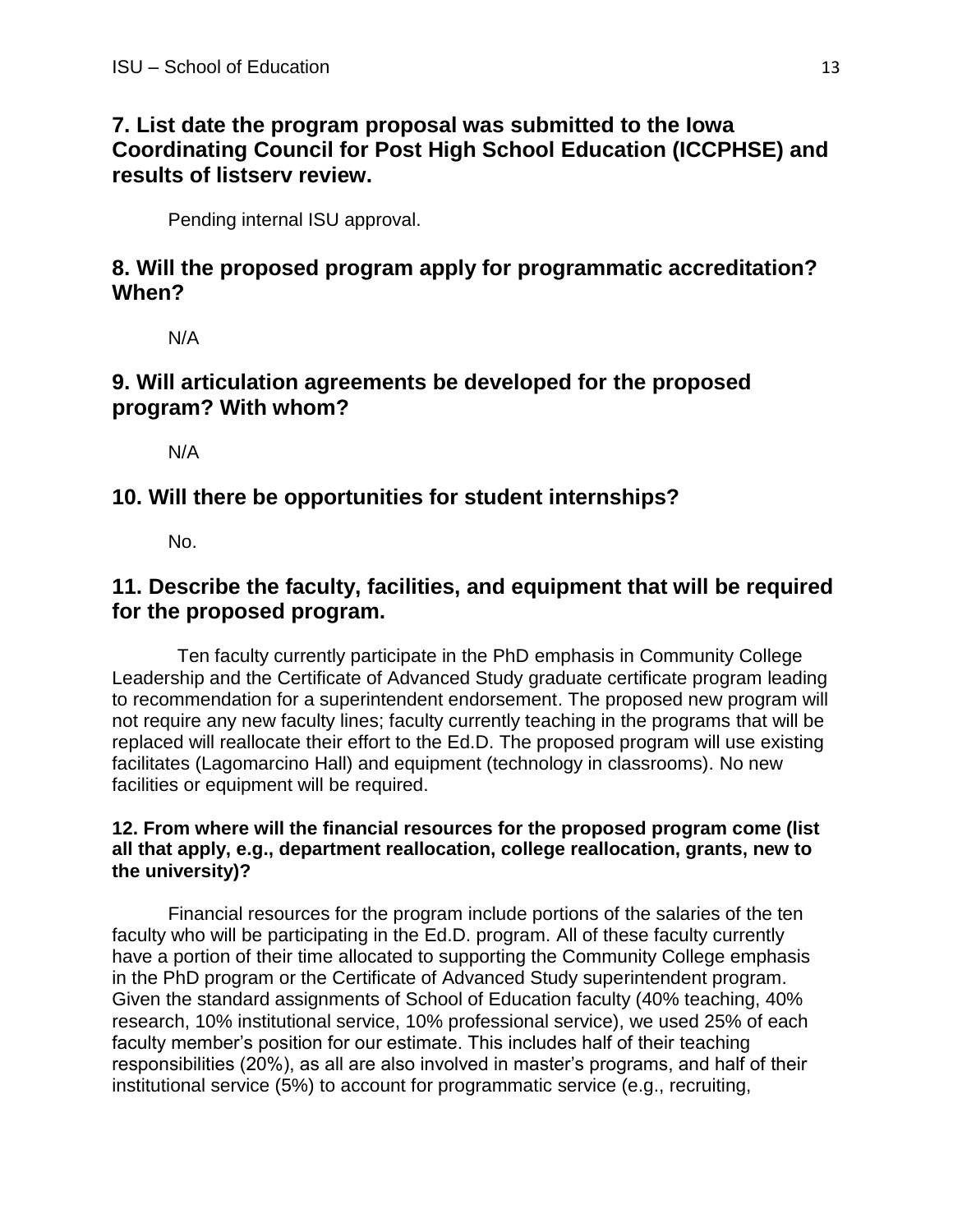committee work). Because the Ed.D. will replace the other programs, no additional resources are needed.

| <b>SOURCES</b>                     | <b>TOTAL AMOUNT</b> |
|------------------------------------|---------------------|
| Existing college salary allocation | \$212,750 (Year 1)  |
|                                    |                     |
|                                    |                     |
|                                    |                     |
|                                    |                     |
|                                    |                     |
|                                    |                     |

**13. Estimate the total costs/total new costs (incremental increases in expenditures) that will be necessary for the next seven years as a result of the new program. Be as specific as possible.** 

|                   | <b>TOTAL COSTS</b> | <b>TOTAL NEW COSTS</b> |
|-------------------|--------------------|------------------------|
| Year 1            | \$212,750          |                        |
| Year <sub>2</sub> | \$219,132          |                        |
| Year <sub>3</sub> | \$225,706          |                        |
| Year 4            | \$232,477          |                        |
| Year <sub>5</sub> | \$239,451          |                        |
| Year 6            | \$246,635          |                        |
| Year 7            | \$254.034          |                        |

Total costs include 25% of the SOE contribution to 9-month base salaries of 10 existing faculty members who will contribute to the proposed new degree. Total costs also include fringe benefits at the current rate of 27.5%. Year-to-year increases assume a 3% raise for each faculty member and no increase in benefits rates. Total costs are existing costs that will be incurred with, or without, the adoption of this proposal.

Because the program uses existing faculty lines and no new faculty, facilities or equipment will be needed, total new costs of the proposed degree program equal \$0 per year.

#### **14. Describe the marketing plan developed to communicate the new program and recruit students.**

The School of Education will market the Ed.D. by leveraging the strong relationships we have fostered over many years with a range of educational communities. The networks Iowa State has developed to build its national reputation in community college leadership will be a strong asset in marketing the new program. Similarly, Iowa State has long prepared P-12 administrators and has a network of school leaders that it will utilize to market the new program. We will also continue to participate in resource fairs and marketing opportunities at P-12, community college, higher education, and related group association meetings, conferences, and events. (A representative list is provided below.) Additionally, we will capitalize on our Internet presence and social media outlets to engage with prospective students, as we are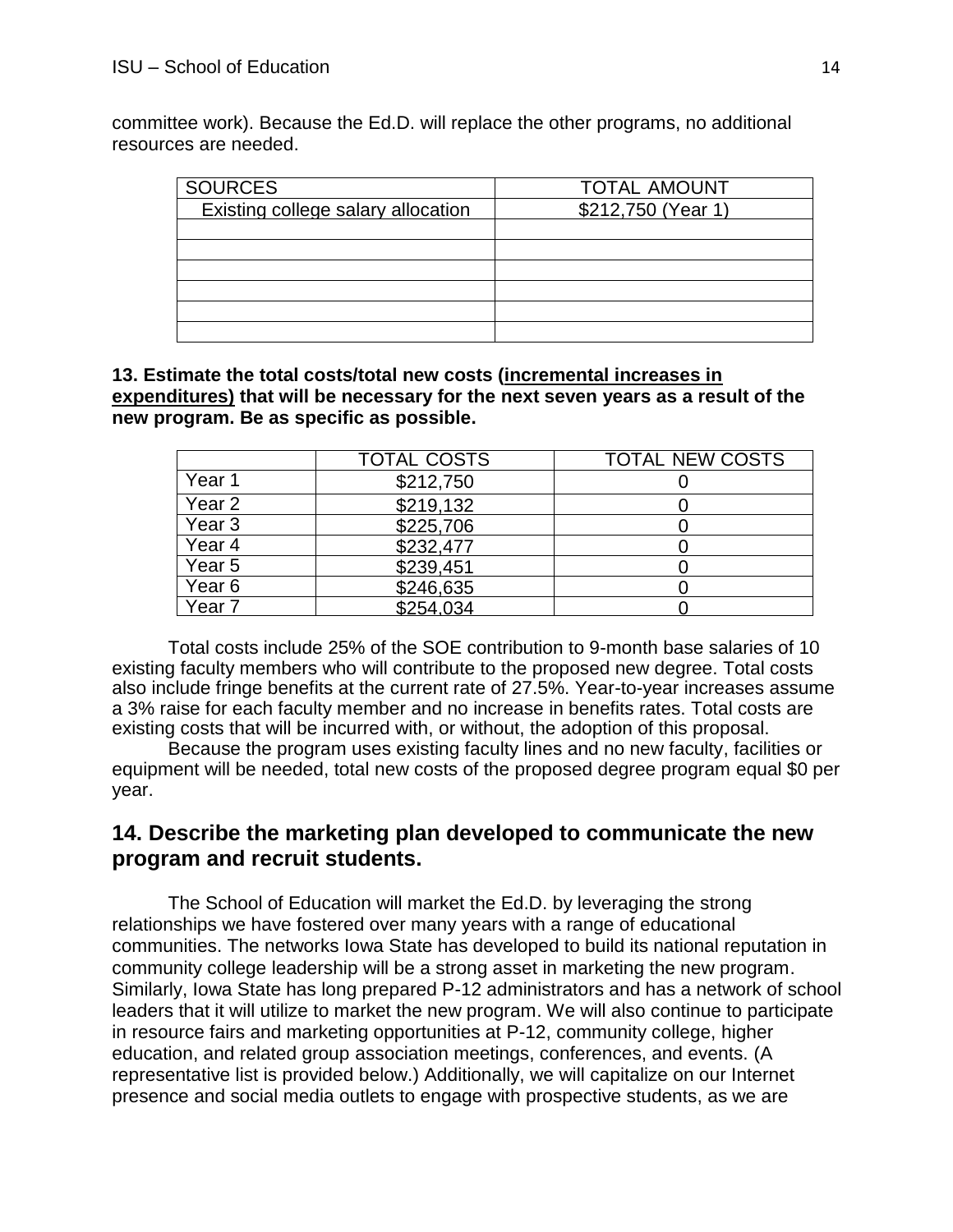already doing with other specializations in the SOE, such as student affairs in higher education and P-12 principal licensure. Recognizing that our target audience is students who are current working professionals looking for career advancement, we will also continue to work closely with our community college and P-12 school partners in identifying potential community college and P-12 systems-level leaders. Our broad network of ISU alumni will play a pivotal role in word-of-mouth advertising. Marketing this new degree program will not to be an added burden for faculty and staff within the SOE.

#### Community Colleges

- Consortium for Computing Sciences in Colleges (CCSC)
- American Association of Community Colleges (AACC)
- Iowa Association of Community College Trustees (IACCT)
- Cooperating Libraries in Consortium (CLIC) / LINC,
- Association for the Study of Higher Education (ASHE)
- American Education Research Association (AERA)
- American College Personnel Association (ACPA)
- Student Affairs Professionals in Higher Education (NASPA)
- National Conference on Race and Ethnicity (NCORE)
- American Association of Hispanics in Higher Education (AAHHE)
- National Association of Developmental Education (NADE)
- College Reading and Learning Association (CRLA)
- Iowa Development Education Association (IDEA)
- Midwest Regional Association for Developmental Education (MRADE)
- Iowa Latino/a Conference
- Iowa Network for Women in Higher Education

P-12 Educational Leadership

- American Association of School Administrators (AASA)
- American Educational Research Association (AERA)
- Iowa Area Education Agencies (AEAs)
- Iowa Association for Supervision and Curriculum Development (Iowa ASCD)
- Iowa State Education Association (ISEA)
- School Administrators of Iowa (SAI)
- University Council of Educational Administrators (UCEA)
- Urban Education Network of Iowa

**15. Describe the program evaluation plan to determine if the program is meeting the intended objectives, if the expected student enrollment has occurred, funding for the program, and any other components that affect the effective operation of the program.**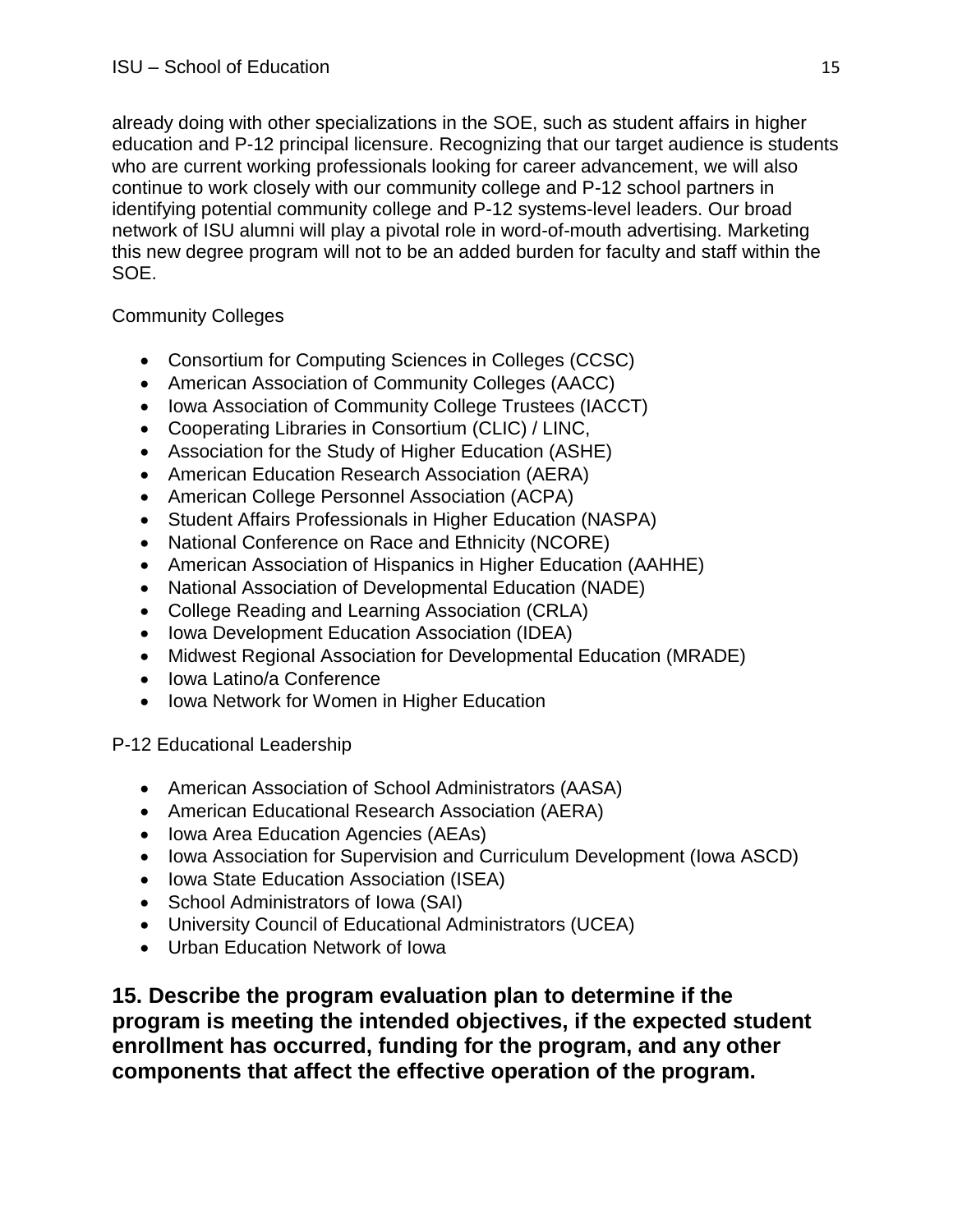Plans to assess the general academic objectives, articulated in section 1.b. of this document, will be developed by faculty members assigned to the Ed.D. program. Specific learning objectives for students in either programmatic track of the Ed.D. degree will be determined by faculty members within the specific areas. These objectives will be informed by standards of the appropriate professional organizations. Specifically, community college leadership objectives will be informed by the American Association of Community Colleges and the P-12 systems level leadership objectives by the University Council for Educational Administration. Both organizations provide specific guidance for preparation of senior level leaders.

Assessment of program objectives (e.g., application numbers, enrollment, graduation rate, time to graduation) will be the guided by the Director of Graduate Education (DOGE) and Division Leads for the two graduate divisions in the School of Education. Data necessary to assess achievement of these objectives are collected for existing programs through the School of Education Graduate Records Analyst, with similar program objectives assessed for existing programs. We anticipate incorporating assessment of the new Ed.D. program objectives into this existing process.

#### **16. Include any additional information that justifies the development of this program.**

N/A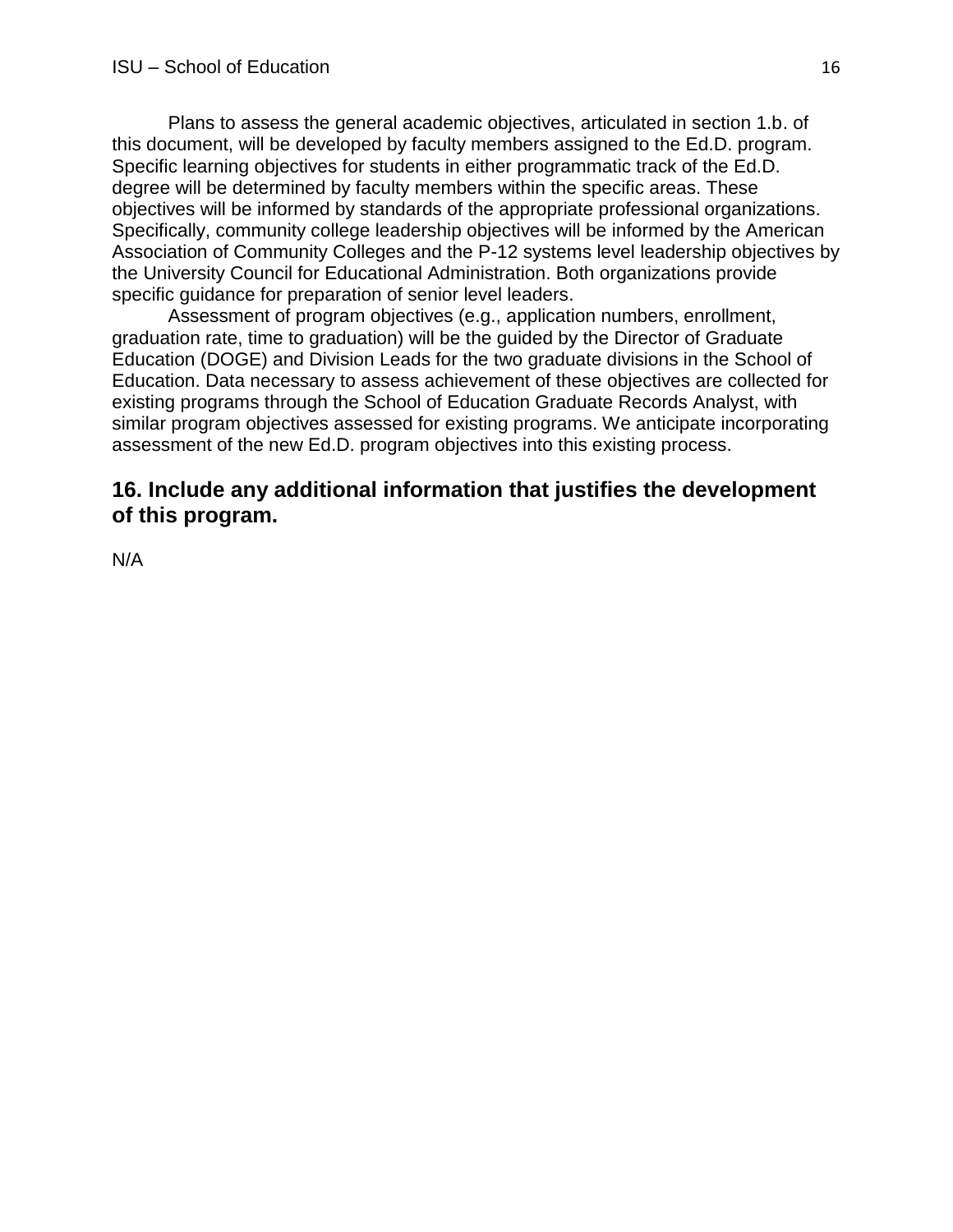#### **References**

Carnegie Project on the Education Doctorate (2017). [http://www.cpedinitiative.org](http://www.cpedinitiative.org/)

- Carnevale, A. P., Smith, N., Gulish, A., & Hanson, A. R. (2015). *Iowa: Education and workforce trends through 2025*. Retrieved from: [https://cew.georgetown.edu/wp](https://cew.georgetown.edu/wpcontent/uploads/Iowa_Wrkfrce2025.pdf) [content/uploads/Iowa\\_Wrkfrce2025.pdf.](https://cew.georgetown.edu/wpcontent/uploads/Iowa_Wrkfrce2025.pdf)
- Central Iowa Works (2017). *Career pathways*. Retrieved from[:](http://centraliowaworks.org/career-pathways) [http://centraliowaworks.org/career-pathways.](http://centraliowaworks.org/career-pathways)
- Chamberlin, M. & Plucker, J. (2008). P-16 education: Where are we going? Where have we been? *Phi Delta Kappan, 89*, 472-479.
- Duree, C. A. (2007) *The challenges of the community college presidency in the new millennium: pathways, preparation, competencies, and leadership programs needed to survive.* (Doctoral dissertation). Retrieved from Iowa State University Digital Repository. (Paper 15612).
- Eathington, L., & Swenson, D. (2015, March). *Exploring the skills gap in Iowa*. Paper presented at the 54<sup>th</sup> Southern Regional Science Association Annual Meeting, Mobile, AL.
- Fehrenbach, P. (2014). Workforce: The hole in the middle. *Industryweek.com, (December 2014)*, 21-22.
- Friedel, J. N. (2010). University-based community college leadership programs: Where future community college leaders are prepared. *New Directions for Community Colleges, 149*, 51-58.
- Hirt, J. B. (2006). *Where you work matters: Student affairs administration at different types of institutions*. Lanham, MD: University Press of America.
- Iowa Workforce Development (2015). *Middle skill jobs in Iowa.* Retrieved from[:](http://iwin.iwd.state.ia.us/) [http://iwin.iwd.state.ia.us.](http://iwin.iwd.state.ia.us/)
- McNair, D. E., Duree, C. A., & Ebbers, L. (2011). If I knew then what I know now: Using the leadership competencies developed by the American Association of Community Colleges to prepare community college presidents. *Community College Review, 39*(1), 3-25.
- Peterson, D. S. (2017). Preparing scholarly practitioners: Redesigning the EdD to reflect CPED principles, *Impacting Education: Journal on Transformational Practice*, *2*(1), 33-40.
- Perry, J. A. (Ed.) (2016). *The EdD and the scholarly practitioner: The CPED path*. Charlotte, NC: Information Age Publishing.
- *Planning and Changing: An Educational Leadership and Policy Journal* (2013). Special Issue: Carnegie Project on the Education Doctorate, The education doctorate—a degree for our times, *Planning and Changing: An Educational Leadership and Policy Journal, 44*(3/4), 113-326.
- Rippner, J. A. (2016). *The American Education Policy Landscape*. New York: Routledge.
- Rippner, J. A. (2017). State P-20 Council and Collaboration Between K-12 and Higher Education. *Education Policy, 31*(1), 3-38.
- Shulman, L. S., Golde, C. M., Bueschel, A. C., & Garabedian, K. J. (2006). Reclaiming education's doctorates: A critique and a proposal. *Educational Researcher, 35*(3), 25-32.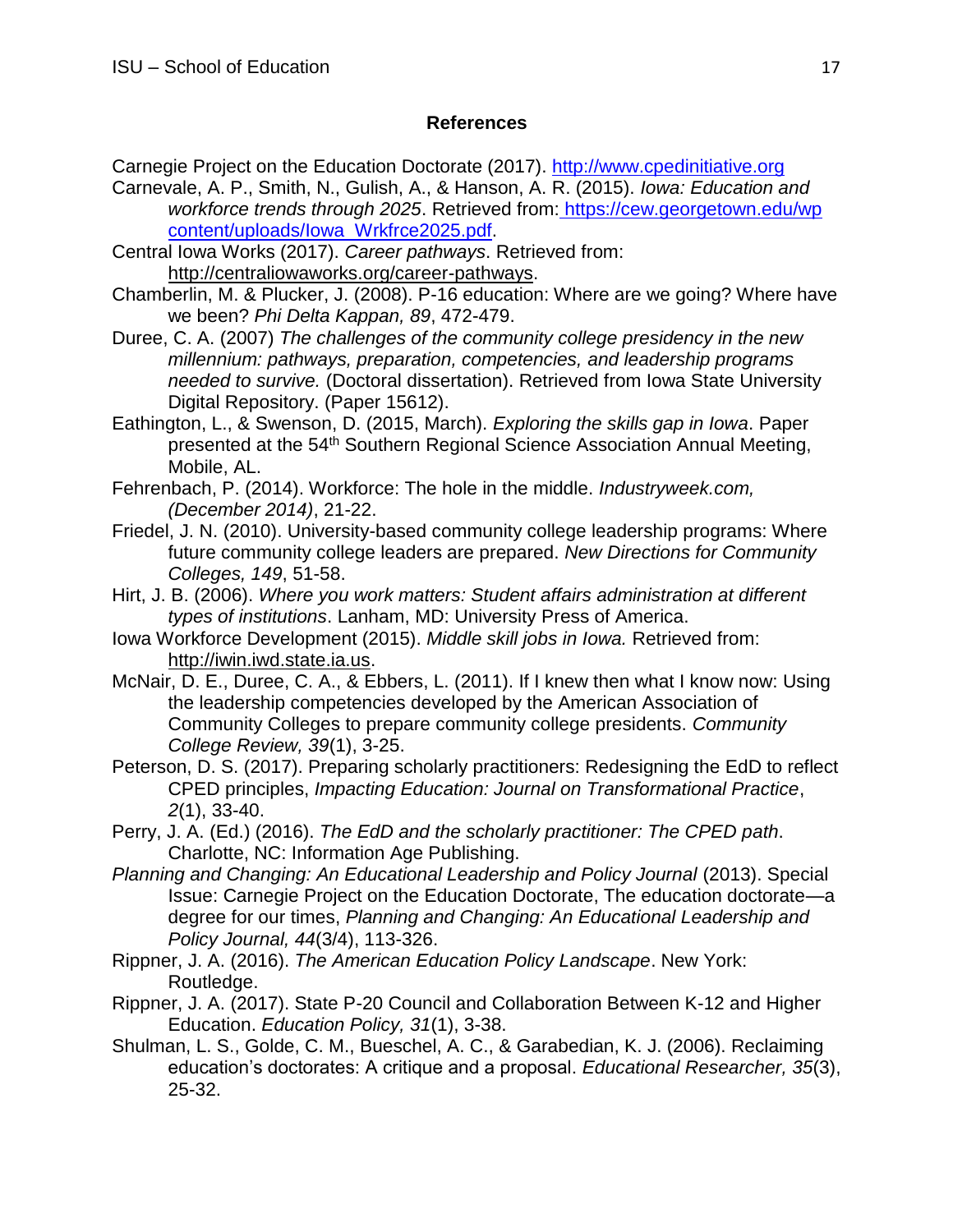- Strom, S. L., Sanchez, A. A., & Downey-Schilling, J. (2011). Inside-outside: Finding future community college leaders. *The Community College Enterprise, 17*(1), 9- 21.
- Walsh E. J. (2009). P-16 policy alignment in the states: Findings from a 50-state survey. In The National Center for Public Policy and Higher Education (Ed.), States, schools, and colleges: Policies to improve student readiness for college and strengthen coordination between schools and colleges (pp. 23-34). Washington, DC: The National Center for Public Policy and Higher Education.
- Weissner, C. A., & Sullivan, L. G. (2007). New learning: Constructing knowledge in leadership training programs. *Community College Review, 35*(2), 88-112.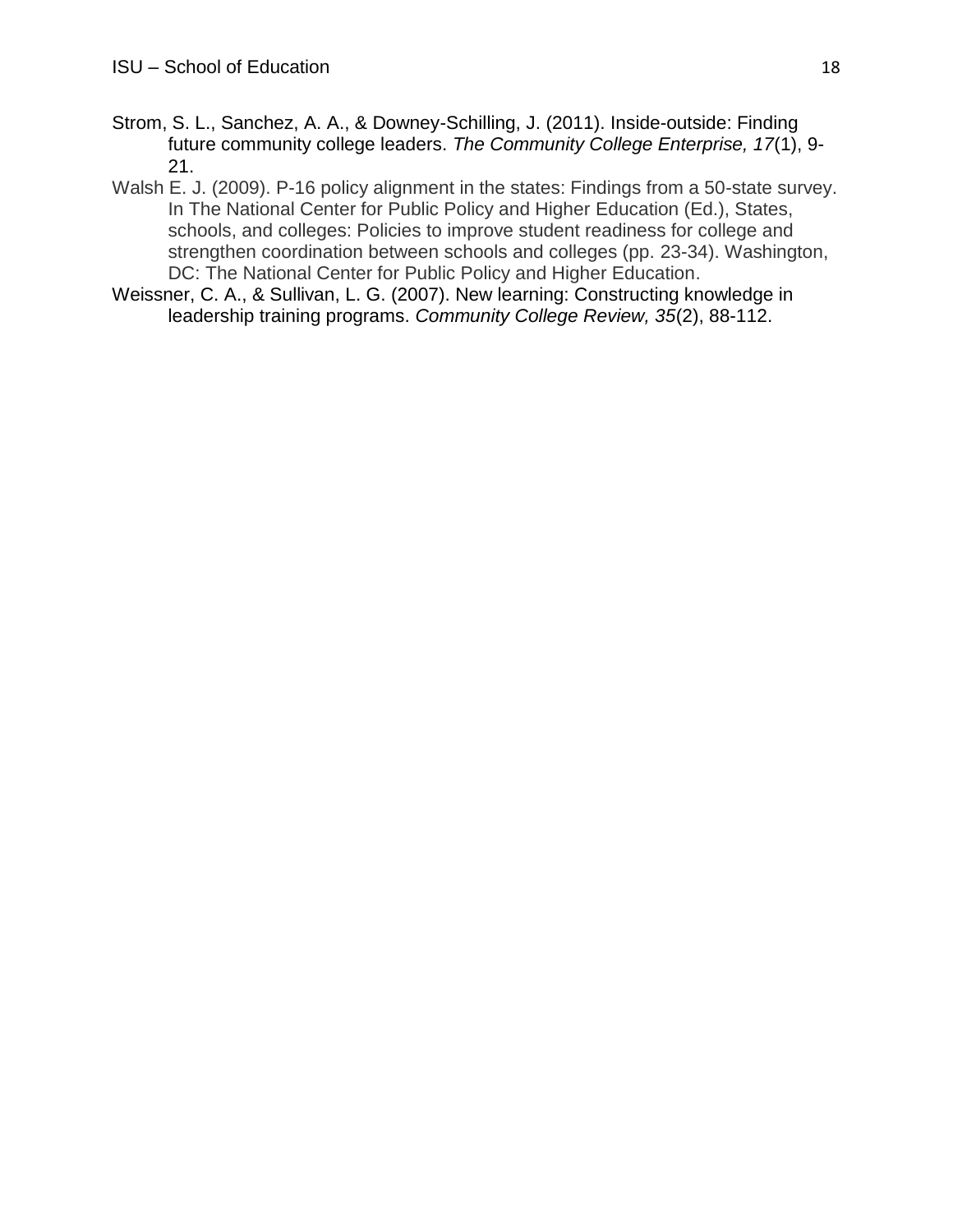# **Appendix**

| <b>Proposed Curriculum Outline</b>      | 20  |
|-----------------------------------------|-----|
| Letter from University of Iowa          | 21  |
| Letter from University of Northern Iowa | 22. |
| Table of Existing Ed.D. Programs        | 23  |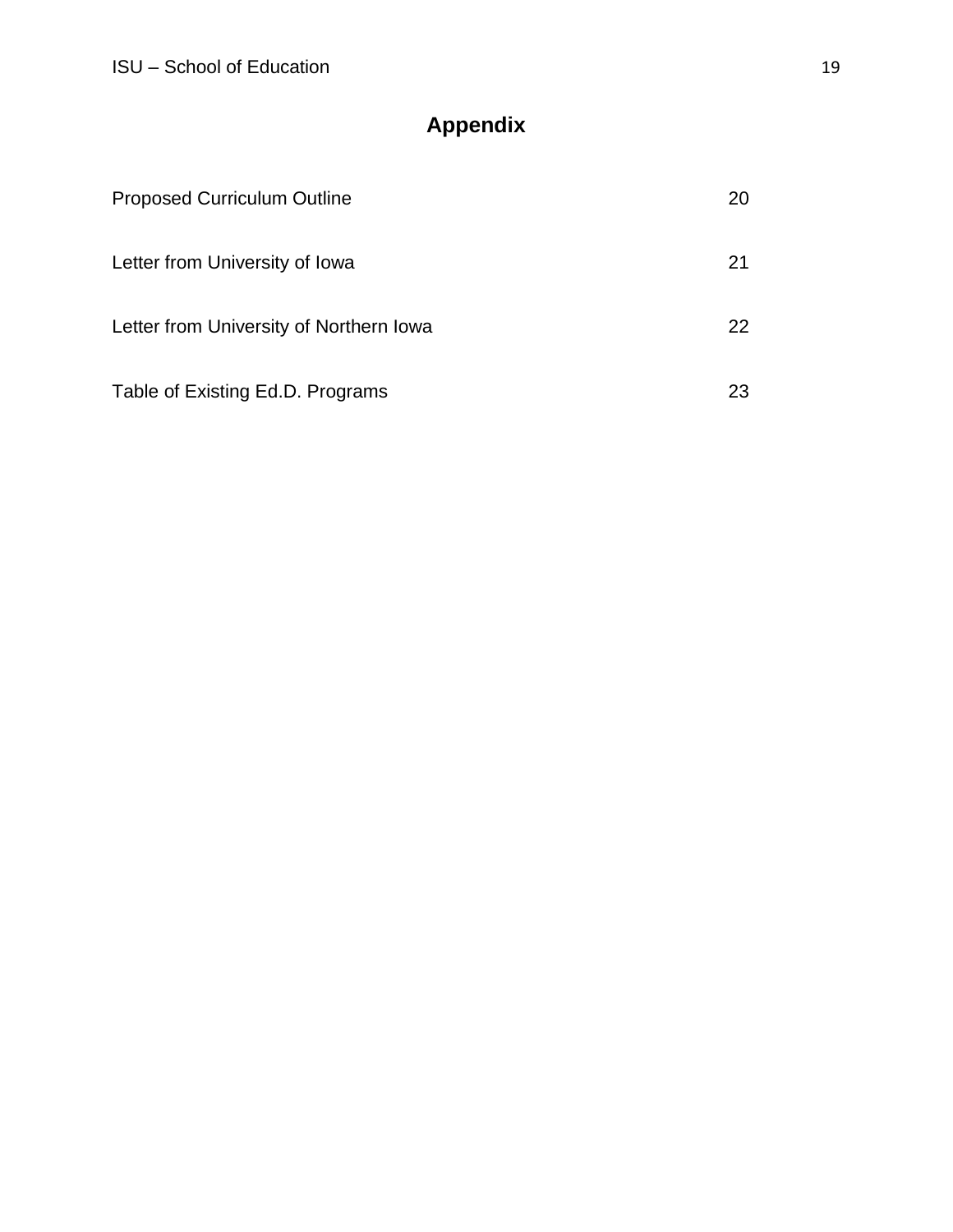$\overline{a}$ 

## **Proposed Curriculum for P-20 Ed.D.**

Note: Field experiences appropriate to each track will be built into track courses.

| Fall One (8 credits)<br><b>Delivery</b>                                                                                                                                                 |   |     | <b>Credits</b>            |                                           |     |
|-----------------------------------------------------------------------------------------------------------------------------------------------------------------------------------------|---|-----|---------------------------|-------------------------------------------|-----|
| EL PS 610AX Doctoral Seminar I: Practitioner-Scholar Leadership<br>EL PS 612X Social Foundations of P-20 Schooling<br><sup>1</sup> Track Course (Community Colleges or P-12 Leadership) |   |     | 1<br>3<br>3               | On-line<br><b>Hybrid</b><br><b>Hybrid</b> |     |
| <b>Spring One (8 credits)</b>                                                                                                                                                           |   |     |                           |                                           |     |
| EL PS 610BX Doctoral Seminar II: Aligning P-20 Educational<br>Contexts                                                                                                                  |   |     | 1                         | On-line                                   |     |
| EL PS 614X Organizational Theory                                                                                                                                                        |   |     | 3                         | <b>Hybrid</b>                             |     |
| <sup>1</sup> Track Course (Community Colleges or P-12 Leadership)                                                                                                                       |   |     | 3                         | <b>Hybrid</b>                             |     |
| <b>Summer One (8 credits)</b>                                                                                                                                                           |   |     |                           |                                           |     |
| EL PS 610CX Doctoral Seminar III: Evidence-Based<br>Decision-Making                                                                                                                     |   |     | 1                         | On-line                                   |     |
| EL PS 618X Contemporary Issues of Equity and Diversity                                                                                                                                  |   |     |                           | <b>Hybrid</b>                             |     |
| <sup>1</sup> Track Course (Community Colleges or P-12 Leadership)                                                                                                                       |   |     | $\frac{3}{3}$             | <b>Hybrid</b>                             |     |
|                                                                                                                                                                                         |   |     |                           |                                           |     |
| <b>Fall Two (8 credits)</b><br>EL PS 610DX Doctoral Seminar IV: Identifying Research Topic                                                                                              |   |     | 1                         | On-line                                   |     |
| <b>ResEv 552 Basic Educational Statistics</b>                                                                                                                                           |   |     | $\ensuremath{\mathsf{3}}$ | <b>Hybrid</b>                             |     |
| <sup>1</sup> Track Course (Community Colleges or P-12 Leadership)                                                                                                                       |   |     | 3                         | <b>Hybrid</b>                             |     |
|                                                                                                                                                                                         |   |     |                           |                                           |     |
| <b>Spring Two (8 credits)</b><br>EL PS 610EX Doctoral Seminar V: Developing Research Design                                                                                             |   |     | 1                         | On-line                                   |     |
| C I 515 Action Research in Education                                                                                                                                                    |   |     | 3                         | <b>Hybrid</b>                             |     |
| <sup>1</sup> Track Course (Community Colleges or P-12 Leadership)                                                                                                                       |   |     | 3                         | <b>Hybrid</b>                             |     |
|                                                                                                                                                                                         |   |     |                           |                                           |     |
| <b>Summer Two (8 Credits)</b><br>EL PS 610FX Doctoral Seminar VI: Writing Research Proposal                                                                                             |   |     | 1                         | On-line                                   |     |
| ResEv 597 Program Assessment and Evaluation                                                                                                                                             |   |     | 3                         | <b>Hybrid</b>                             |     |
| <sup>1</sup> Track Course (Community Colleges or P-12 Leadership)                                                                                                                       |   | 3   | <b>Hybrid</b>             |                                           |     |
|                                                                                                                                                                                         |   |     |                           |                                           |     |
| <b>Fall Three (6 credits)</b><br>EL PS 616 Capstone Experience (Exam)                                                                                                                   |   |     |                           | 6                                         | N/A |
| <b>Spring Three (6 credits)</b>                                                                                                                                                         |   |     |                           |                                           |     |
| EL PS 699X Research                                                                                                                                                                     | 6 | N/A |                           |                                           |     |
| <b>Total Credits</b>                                                                                                                                                                    |   |     | 54                        |                                           |     |

 $1$  Track courses in Community Colleges will use HG ED designator and track courses in P-12 Leadership will use EL PS designator.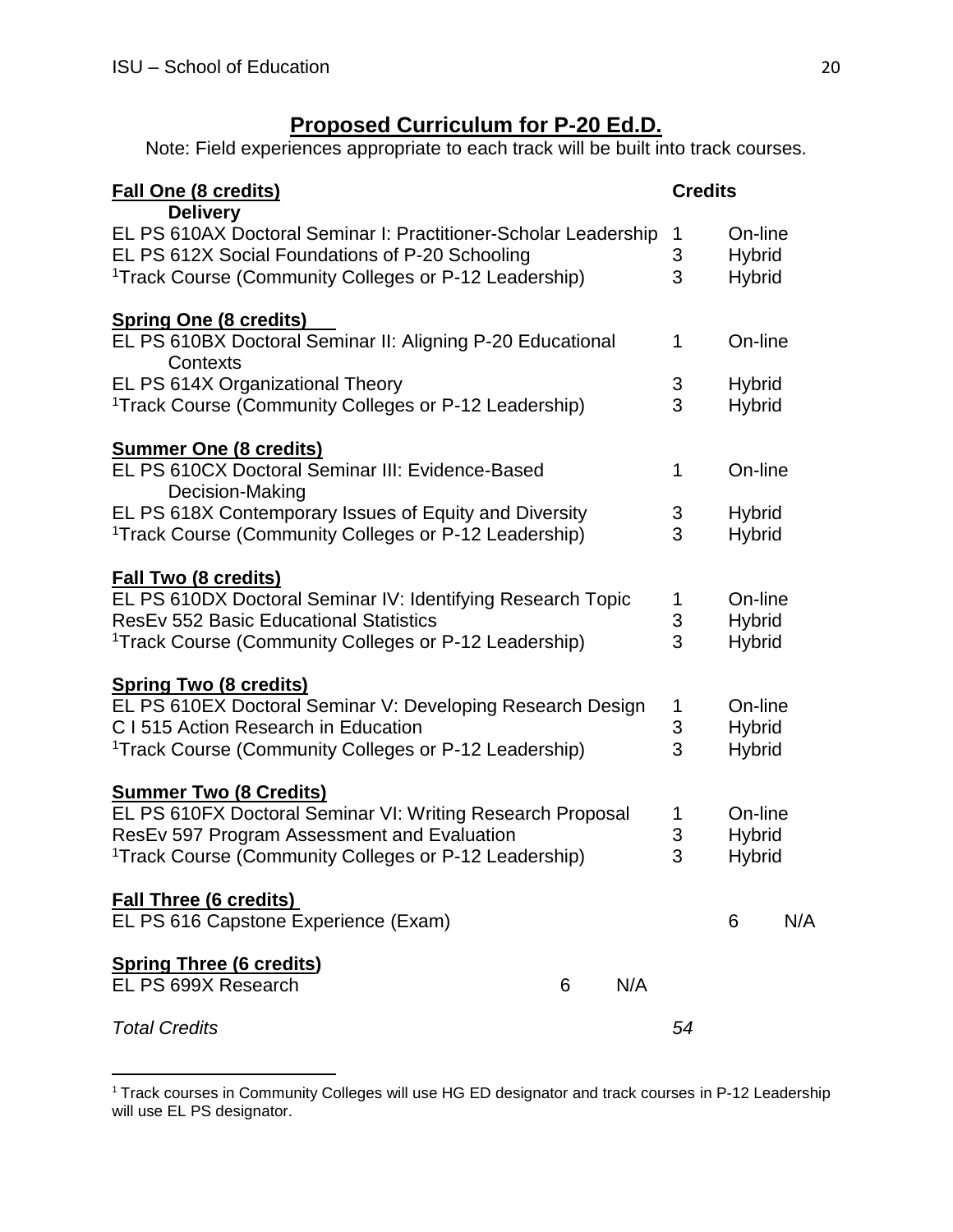



Office of the Dean

December 7, 2017

Marlene Strathe Director, School of Education Iowa State University 1620 Lagomarcino Hall Ames, Iowa 50011-3190

Dear Dr. Strathe,

Thank you for the opportunity to review and discuss your proposal for a new EdD program in ISU's School of Education. Along with faculty in our Educational Policy and Leadership Studies department, I have carefully reviewed your proposal and offer my strongest support.

We are in complete agreement that the data clearly indicate a need for current and future education leaders at both the K-12 level and in higher education. In fact, a completely independent examination of the data and current market needs led us to the exact same conclusion, which is why we are simultaneously seeking approval for creation of an EdD program to train scholar practitioners for what is now and will soon be a critical need for effective education leaders. The creation of a practitioner-oriented doctoral program such as the EdD is a much better fit for practicing leaders than existing PhD programs, which are designed for those interested in careers as researchers.

After our multiple discussions of the intent and focus of our proposed programs, I am confident that our offerings are sufficiently different and, where they are not (K-12 Leadership), the current and emerging demand in the state will outpace the capacity within the state to offer such degree programs. The full capacity of all three regent institutions, including University of Northern Iowa, will be necessary to meet the state's need for new education leaders in the years to come. As Regent's institutions, our role is to meet Iowa's needs such as this to the best of our ability, and I believe creation of our respective EdD programs is a necessary step in that direction.

We fully support the approval of both of our EdD proposals. I greatly appreciate the collaborative nature in which these discussions occurred and look forward to working together to best serve the state of Iowa. Please do not hesitate to contact me should you have any questions or concerns.

Sincerely

Daniel L. Clay, PhD, MB Dean and Professor

459 Lindquist Center North lowa City, Iowa 52242-1529 319-335-6111 Fax 319-335-5386 educationatiowa@uiowa.edu www.education.uiowa.edu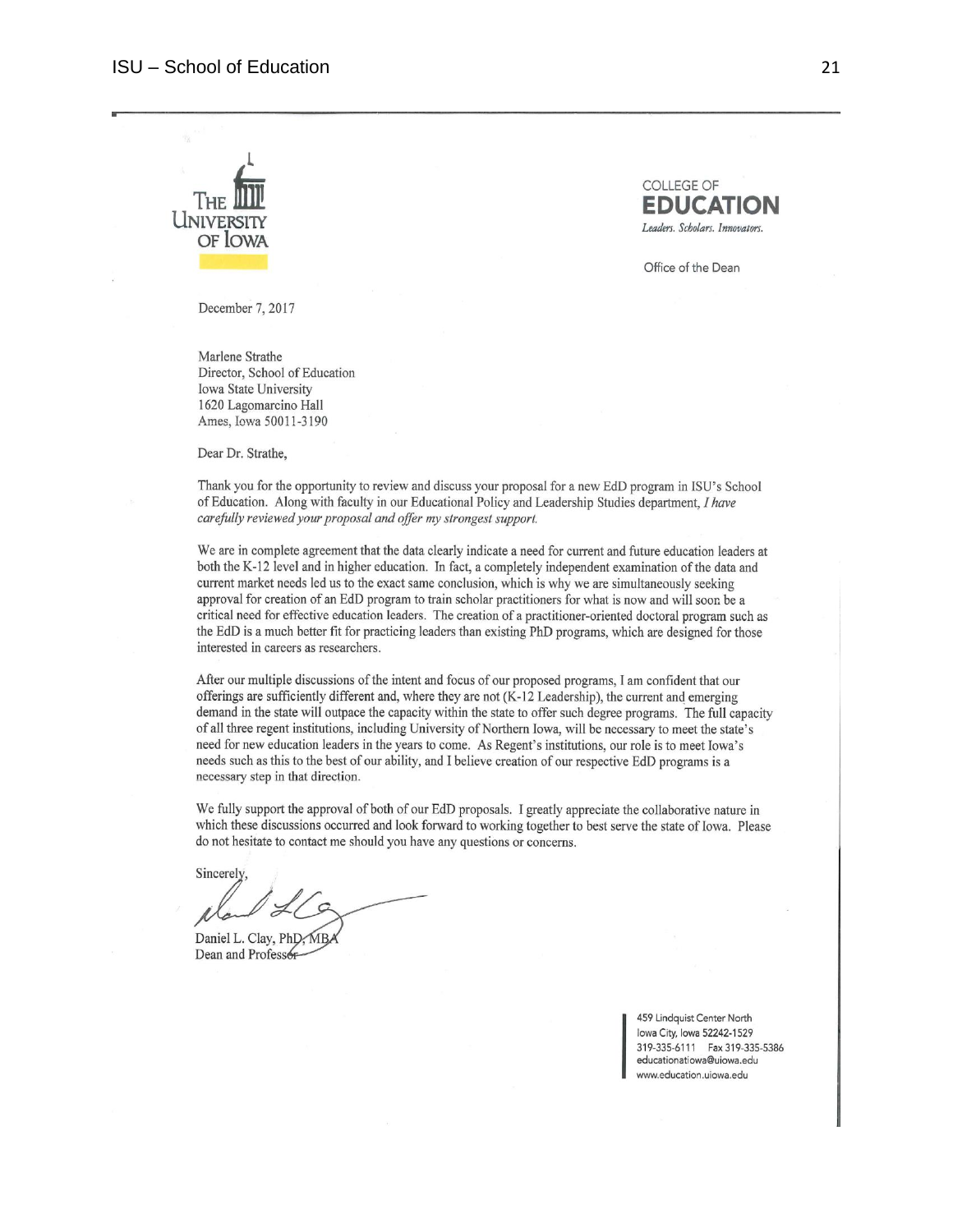#### **College of Education Office of the Dean**



December 22, 2017

Dean Laura Jolly **College of Human Services** Iowa State University E262 Lagomarcino Hall 901 Strange Rd Ames, IA 50011-1041

Dear Dean Jolly,

Thank you for sharing your Form A proposal for an Ed.D. degree in P-12 Systems-Level Leadership and Community College Leadership at the Iowa State University. As you are aware, the University of Northern Iowa has a well-established Ed.D. program that meets the same workforce demands of school leaders and higher education administrators. I appreciated the opportunity to visit with you on November  $28<sup>th</sup>$  to discuss the proposal and the Ed.D. program offerings in the College of Education at UNI.

The Council of Provosts among the regent institutions have asked for an era of collaboration, one in which we can work together on so that new efforts can complement existing programs rather than creating duplicative offerings. We have a shared understanding on the nature and value of collaboration, and Provost Jim Wohlpart and I are eager to collaborate with our fellow regent programs.

In the College of Education, my colleagues and I welcome the opportunity to work with ISU faculty from the beginning phases of program planning. This could help avoid misunderstandings and mischaracterization. It would also help us consider the implications of increasing the number of offerings of a specialized and expensive doctoral program.

Again, thank you for the opportunity to visit and I look forward to future collaboration. I wish you a wonderful holiday season!

Sincerely,

Gaëtane Jean-Marie, Ph.D. Dean and Richard O. Jacobson Endowed Chair of Leadership in Education Interim Director, Center for Educational Transformation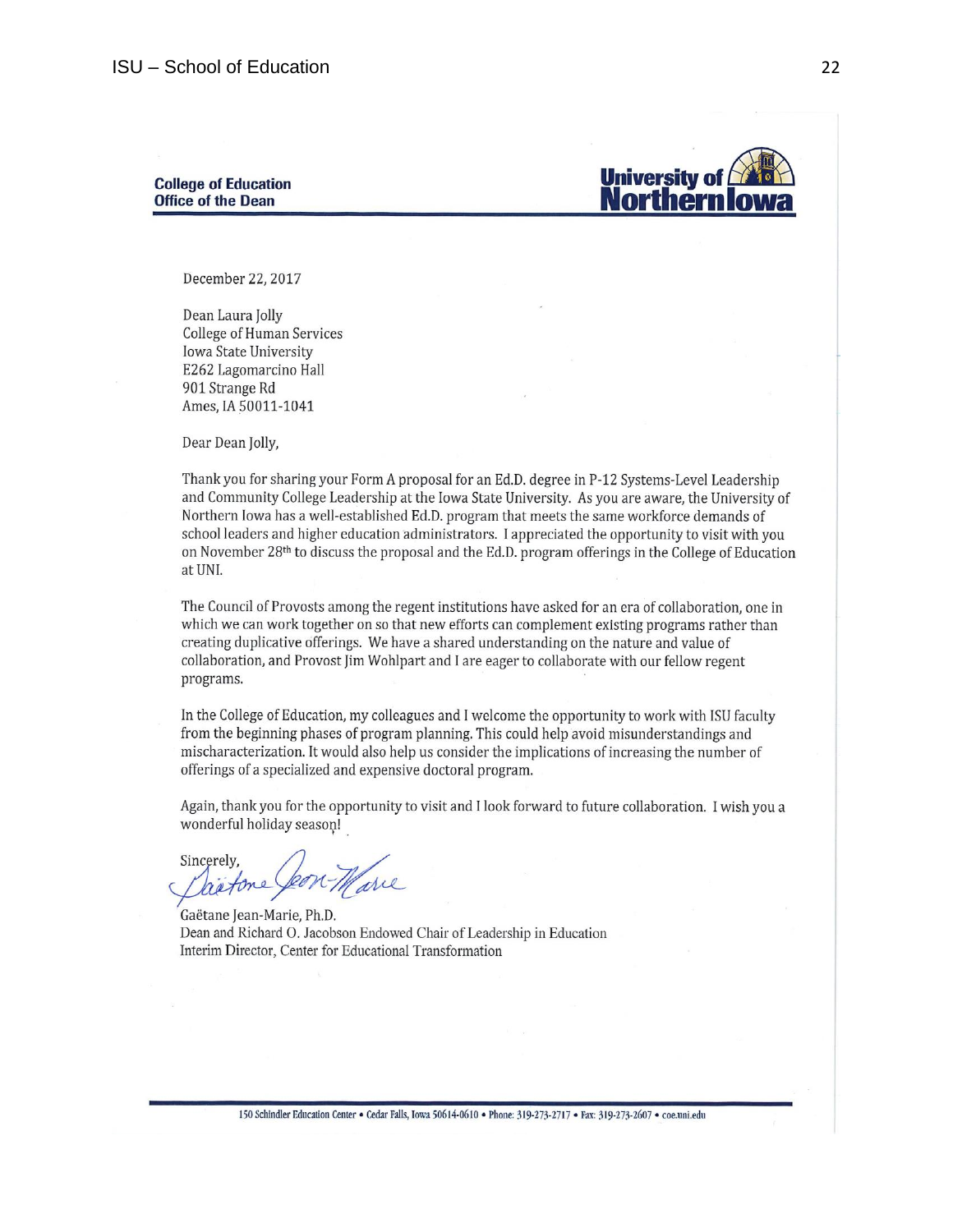#### **Academic Program Approval Voting Record**

This document is to be appended as the last page of the proposal for any new or revised academic program to record the successive votes of approval as the proposal moves through its required review and approval steps. Consult Faculty Handbook Section 10.8 or the Faculty Senate Curriculum Committee website for information regarding Committee review and voting requirements for each action.

Curricular Action: (check appropriate boxes below)

- 1.  $\Box$  **New Program** □ Name Change □ Discontinuation □ Concurrent Degree for:
- 2. □ Undergraduate Major **Graduate Major**□ Undergraduate Minor □ Graduate Minor

 $\Box$  Undergraduate Certificate  $\Box$  Graduate Certificate  $\Box$  Other:

- 3. Name of Proposed Change: Doctorate of Education (Ed.D.) in Education
- 4. Name of Contact Person: Marlene Strathe e-mail address: mstrathe@iastate.edu
- 5. Primary College: Human Sciences Secondary College: N/A
- 6. Involved Department(s): School of Education

#### **Voting record for this curricular action:**

|                                                |                | Votes          |          |               |
|------------------------------------------------|----------------|----------------|----------|---------------|
| <b>Voting Body</b>                             | For            | Against        | Abstain  | Date of Vote  |
| Dept. or Program Committee                     |                |                |          |               |
| <b>School of Education Graduate Studies</b>    | $\overline{7}$ | $\theta$       | $\theta$ | Oct. 11, 2017 |
| (Curriculum) Committee                         |                |                |          |               |
| <b>School of Education Graduate Faculty</b>    | 42             | 1              | 3        | Nov. 3, 2017  |
|                                                |                |                |          |               |
| College Curriculum Committee                   |                |                |          |               |
| <b>CHS Curriculum Committee</b>                | 6              | $\theta$       | $\theta$ | Nov. 6, 2017  |
|                                                |                |                |          |               |
|                                                |                |                |          |               |
| College Approval Vote                          |                |                |          |               |
| <b>CHS</b> Faculty                             | 95             |                | 5        | Nov. 27, 2017 |
|                                                |                |                |          |               |
| Graduate Catalog and Curriculum                | 5              | $\theta$       | $\theta$ | Feb. 6, 2018  |
| Committee                                      |                |                |          |               |
| <b>Graduate Council</b>                        | 13             | $\overline{0}$ | $\theta$ | Feb. 21, 2018 |
| <b>Faculty Senate Curriculum Committee</b>     | 6              | $\overline{0}$ | $\theta$ | Mar. 2, 2018  |
| <b>Faculty Senate Academic Affairs Council</b> | 6              | $\overline{0}$ | $\theta$ | March 6, 2018 |
| <b>Faculty Senate</b>                          |                |                |          |               |
| [FSCC – November 2013]                         |                |                |          |               |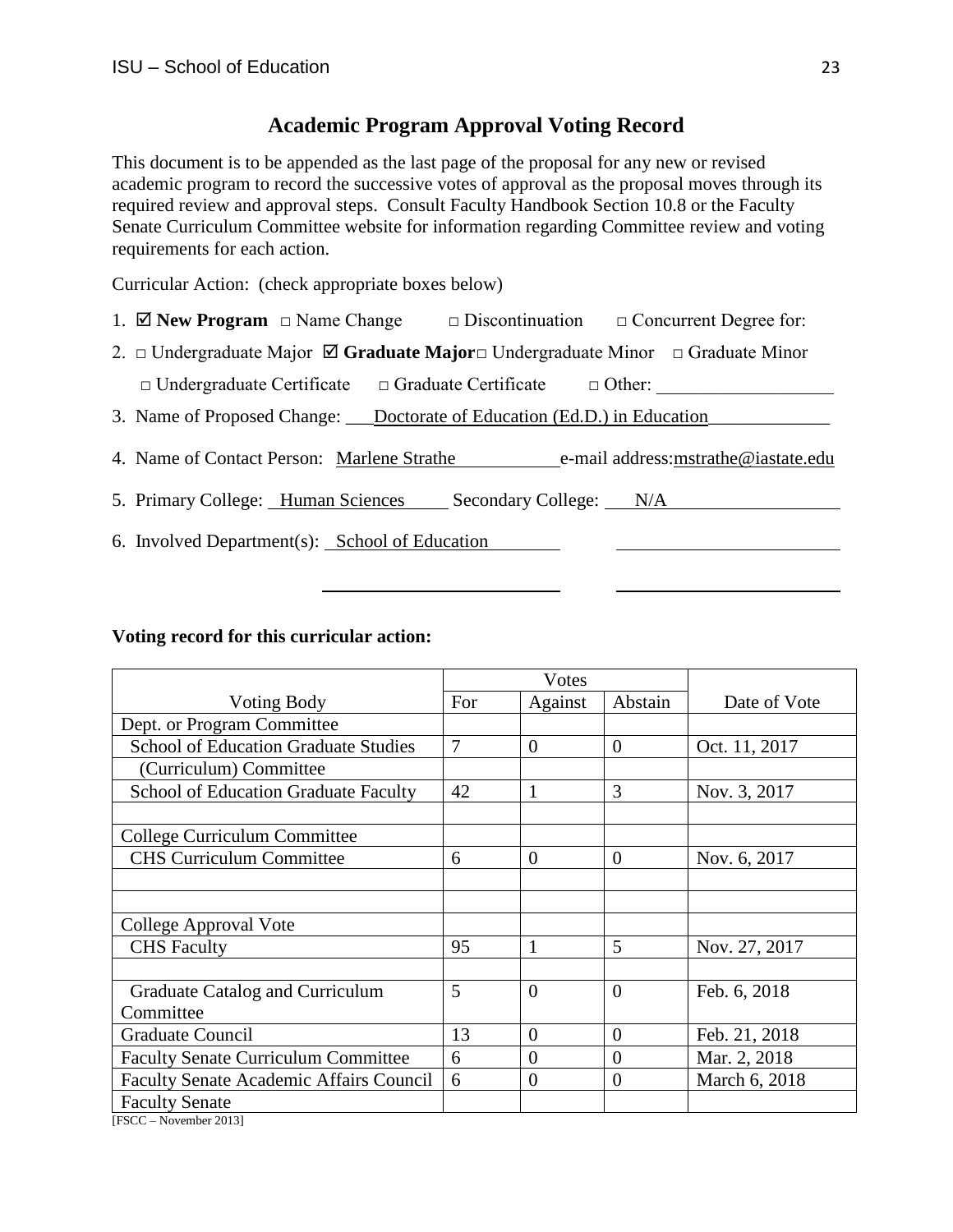Descriptions of Other Education Doctorate Programs

| Institution                         | Emphasis area(s)                                                                                                                                                                     | Cohort-                                  | <b>Duration in</b>                                                        | # of                                                                                            | # of transfer               | <b>Target</b>                                                | <b>Delivery</b>                                                    | Dissertation/                                                                                            |
|-------------------------------------|--------------------------------------------------------------------------------------------------------------------------------------------------------------------------------------|------------------------------------------|---------------------------------------------------------------------------|-------------------------------------------------------------------------------------------------|-----------------------------|--------------------------------------------------------------|--------------------------------------------------------------------|----------------------------------------------------------------------------------------------------------|
|                                     |                                                                                                                                                                                      | based?                                   | years                                                                     | required                                                                                        | credits                     | students                                                     | format                                                             | <b>Prelim Exam Format</b>                                                                                |
|                                     |                                                                                                                                                                                      |                                          |                                                                           | credits                                                                                         | allowed                     |                                                              |                                                                    |                                                                                                          |
| <b>Existing lowa Ed.D. Programs</b> |                                                                                                                                                                                      |                                          |                                                                           |                                                                                                 |                             |                                                              |                                                                    |                                                                                                          |
| University of<br>Northern<br>lowa   | 3 Intensive Study Areas for<br>Ed.D. in Education<br>• Allied Health, Recreation,<br>and Community Services<br>• Curriculum & Instruction<br>• Ed Leadership/ Special Ed<br>Director | Not<br>described<br>on<br>website        | Not listed<br>on website,<br>does not<br>appear to be<br>cohort-<br>based | 60 credits                                                                                      | 15 credits                  | Working<br>professionals<br>who hold a<br>master's<br>degree | Not<br>described on<br>website                                     | Comprehensive Exams<br>(no credits)<br>Dissertation (6 credits)                                          |
| <b>Drake</b><br>University          | • Ed.D. in Leadership<br>• Ed.D. in Ed Administration<br>with Superintendent<br>Licensure                                                                                            | <b>Not</b><br>described<br>on<br>website | 3 years                                                                   | 42 credits<br>for Ed.D.<br>in<br>Leadershi<br>p<br>54 credits<br>for Ed.D.<br>in Ed Ad.<br>w/SL | None                        | Working<br>professionals<br>who hold a<br>master's<br>degree | On campus<br>On weekends                                           | Not described on website                                                                                 |
|                                     | Ed.D. Programs in Peer-11 Institutions                                                                                                                                               |                                          |                                                                           |                                                                                                 |                             |                                                              |                                                                    |                                                                                                          |
| UC-Davis*<br>Quarter<br>system      | · Ed.D. in Ed Leadership<br>(schools, community<br>colleges, state and local<br>education agencies)                                                                                  | Yes                                      | 3 years                                                                   | 96 units<br>(quarter<br>system)                                                                 | Not described<br>on website | Working<br>professionals<br>who hold a<br>master's<br>degree | Friday classes<br>(every 3rd)                                      | No description of<br>prelims/comps<br>Dissertation seminars (12<br>credits)<br>Dissertation (12 credits) |
| Illinois-<br>Urbana<br>Champagne    | • Ed.D in Ed. Administration<br>& Leadership Preparation<br>• Ed.D in Higher Education                                                                                               | <b>No</b>                                | 3 years<br>(including<br>summers)                                         | 64 credits                                                                                      | None                        | Working<br>Professionals                                     | On-line<br>· Residential<br>(weekly)<br>· Friday-Sat<br>(2x/month) | Qualifying Examination at<br>end of coursework<br>Dissertation (16 credits)                              |
| Michigan<br>State                   | $\bullet$ Ed.D in K-12<br>Administration                                                                                                                                             | <b>Not</b><br>described<br>on<br>website | 3 years<br>(including<br>summers)                                         | 48 credits                                                                                      | None                        | Working<br>Professionals                                     | Saturdays,<br>$9a-1p$                                              | Comprehensive<br>Examination after second<br>year<br>Capstone (16 credits)<br>seminars/projects          |